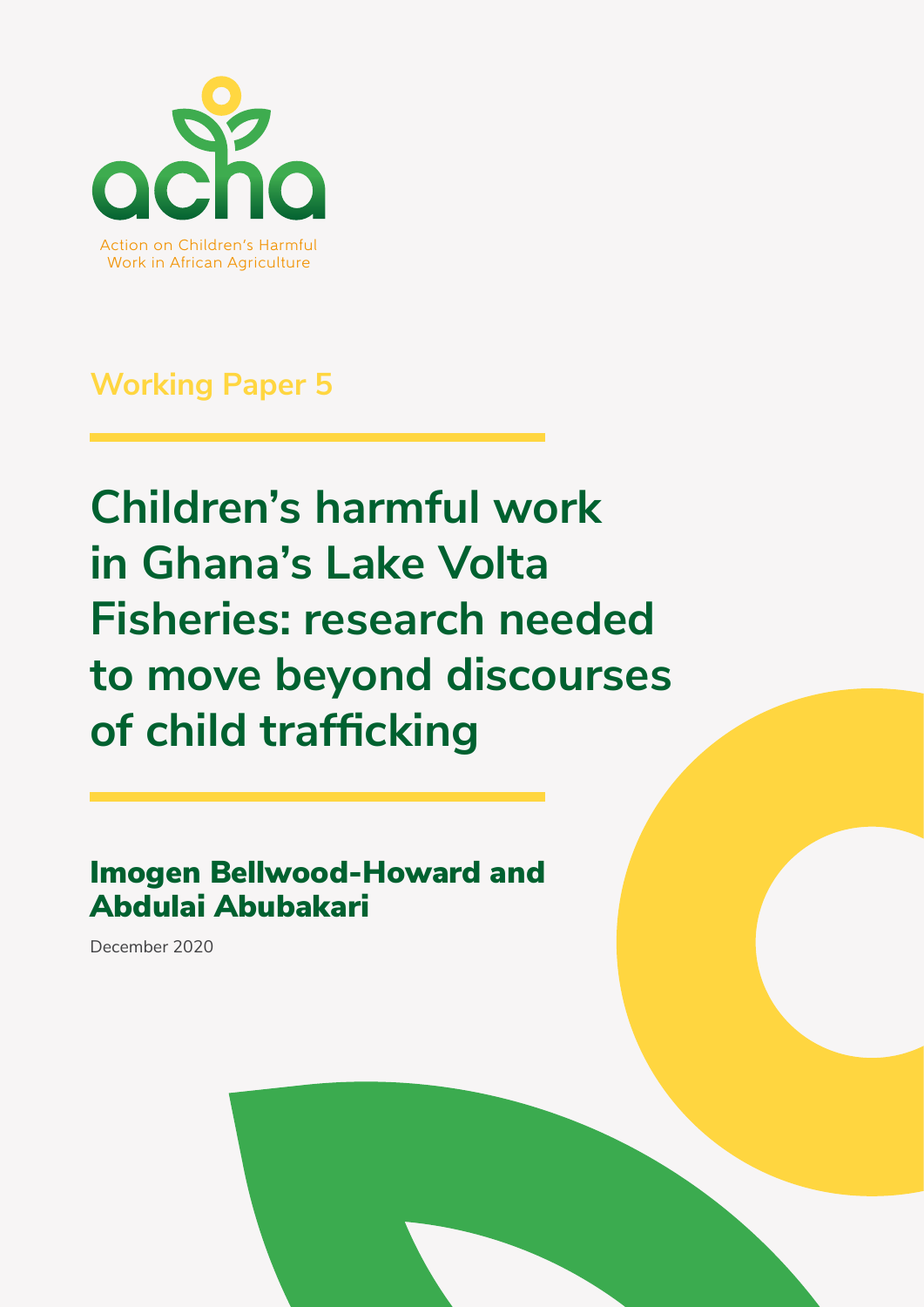# About ACHA:

The research informing this Working Paper as well as its publication was made possible thanks to the Foreign, Commonwealth & Development Office (FCDO)-funded research on **Action on Children's Harmful Work in African Agriculture (ACHA)**. The aim of the programme is to build evidence on:

- *• the forms, drivers, and experiences of children's harmful work in African agriculture; and*
- *• interventions that are effective in preventing harm that arises in the course of children's work.*

It is currently assumed that the majority of children's work in Africa is within the agricultural sector. However, the evidence base is very poor in regard to: the prevalence of children's harmful work in African agriculture; the distribution of children's harmful work across different agricultural value chains, farming systems and agro-ecologies; the effects of different types of value chains and models of value chain coordination on the prevalence of harmful children's work; and the efficacy of different

interventions to address harmful children's work. These are the areas that ACHA will address.

ACHA is a collaborative programme led by the Institute of Development Studies (IDS), Brighton, UK. Partners include:

- *• University of Ghana, Legon*
- *• University of Development Studies, Tamale*
- *• African Rights Initiative International (ARII)*
- *• University of Sussex*
- *• University of Bath*
- *• University of Bristol*
- *• Fairtrade Foundation*
- *• ISEAL Alliance*
- *• Rainforest Alliance*
- *• Food Systems Planning and Healthy Communities Lab, University at Buffalo*
- *• International Cocoa Initiative (ICI)*
- *• Sustainable Trade Initiative (IDH).*

ACHA is directed by **Professor Rachel Sabates‑Wheeler** ([r.sabates-wheeler@ids.ac.uk\)](mailto:r.sabates-wheeler@ids.ac.uk) and **Dr James Sumberg**.

# About this report:

Children work throughout the Lake Volta fisheries value chain. It is commonly assumed most have been trafficked. Research and advocacy has focused on dangers to young boys harvesting fish, and poverty as a driver, precluding attention to harms experienced by non-trafficked children, girls' experiences and work-education dynamics. More work is needed on the proportions of children who fish and perform harmful work; structural, ecological and historical contexts; young people's agency in pursuing fishing work; and why attention to trafficking dominates.

# Acknowledgements: This report has been funded with UK aid from the

UK government (FCDO). The opinions expressed are those of the authors and do not necessarily reflect the views or policies of IDS or the UK government.

# Suggested citation:

Bellwood-Howard, I. and Abubakari, A. (2020) *Children's Harmful Work in Ghana's Lake Volta Fisheries: Research Needed to Move Beyond Discourses of Child Trafficking*, ACHA Working Paper 5, Brighton: Action on Children's Harmful Work in African Agriculture, IDS, DOI: **[10.19088/ACHA.2020.004](https://doi.org/10.19088/ACHA.2020.004)**

# Copyright

© Institute of Development Studies 2020 ISBN: 978-1-78118-702-9 DOI: **[10.19088/ACHA.2020.004](https://doi.org/10.19088/ACHA.2020.004)**

This is an Open Access paper distributed  $\circ$   $\circ$ under the terms of the **[Creative Commons](http://Creative Commons Attribution 4.0 International licence)  [Attribution 4.0 International licence](http://Creative Commons Attribution 4.0 International licence)** (CC BY), which permits unrestricted use, distribution, and reproduction in any medium, provided the original authors and source are credited and any modifications or adaptations are indicated.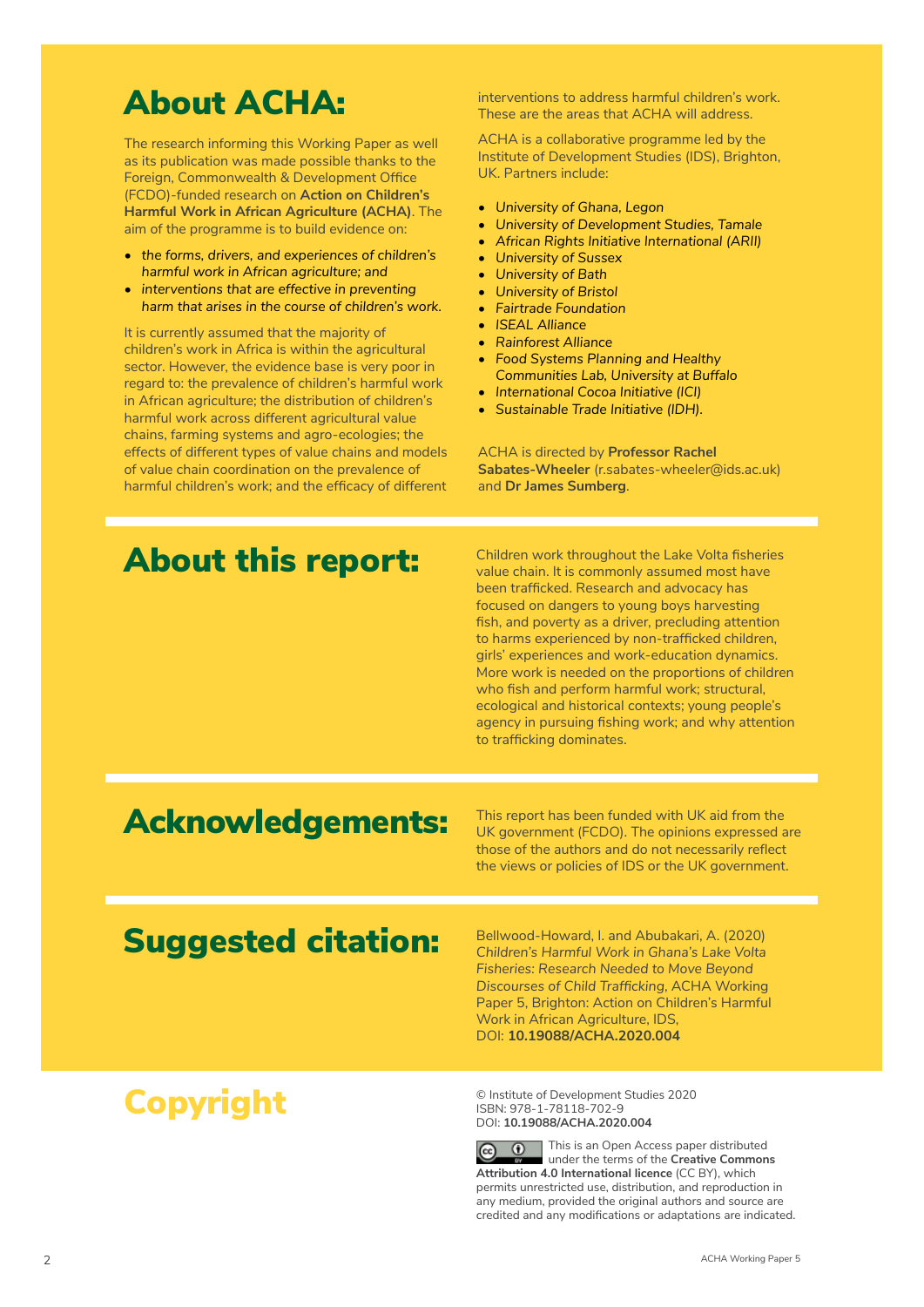# **Contents**

| 1            | <b>Introduction</b> |                                                                                |    |
|--------------|---------------------|--------------------------------------------------------------------------------|----|
|              | 1.1                 | Working paper objective and methods                                            | 5  |
|              | 1.2                 | Historical, economic and labour context of fishing around Lake Volta           | 7  |
|              | 1.3                 | Fishing on Lake Volta, its governance and labour relations                     | 8  |
| $\mathbf{2}$ |                     | <b>Children's work in fisheries</b>                                            | 8  |
|              | 2.1                 | Tasks children perform                                                         | 8  |
|              | 2.2                 | Prevalence of children's work and harmful work                                 | 9  |
|              | 2.3                 | Trends in demand and availability of child workers                             | 10 |
|              | 2.4                 | Children's work and harm                                                       | 10 |
|              | 2.5                 | Organisation and terms of children's work                                      | 11 |
|              | 2.6                 | Gender and social difference                                                   | 13 |
| 3            |                     | Drivers of children's work and harm in fisheries                               | 14 |
|              | 3.1                 | Poverty and its historical components                                          | 14 |
| 4            |                     | <b>Discourses and policy</b>                                                   | 15 |
|              | 4.1                 | <b>Discourses</b>                                                              | 15 |
|              | 4.2                 | Policy, practice and key stakeholders                                          | 17 |
| 5            |                     | Dynamics of children's work and harm in fisheries                              | 19 |
|              | 5.1                 | Work and school                                                                | 19 |
|              | 5.2                 | Ethno-professional and migrant identities                                      | 20 |
|              | 5.3                 | Relative harm when working with parents, family and strangers at home and away | 20 |
|              | 5.4                 | Children's own motivations and agency                                          | 21 |
|              | 5.5                 | Seasonality and the nature of fishing                                          | 21 |
|              | 5.6                 | Proposed solutions to different problems - rescues and market structures       | 21 |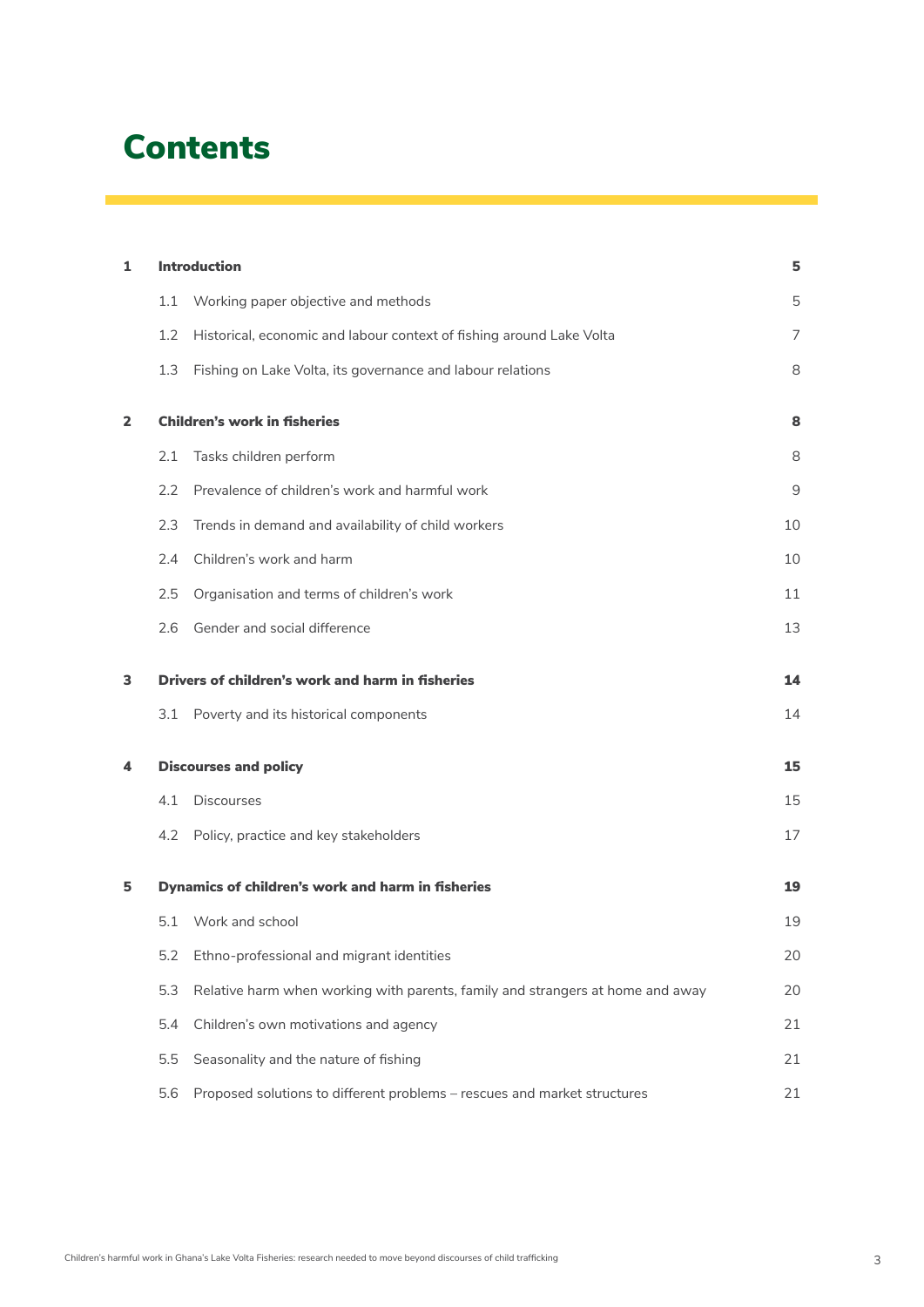#### 6 Conclusions 22

|                   | 6.1                                                                                 | Research questions        |                                                                     |    |
|-------------------|-------------------------------------------------------------------------------------|---------------------------|---------------------------------------------------------------------|----|
|                   | Suggested fieldwork<br>6.2                                                          |                           | 23                                                                  |    |
|                   |                                                                                     |                           | 6.2.1 Qualitative                                                   | 23 |
|                   |                                                                                     |                           | 6.2.2 Quantitative                                                  | 24 |
|                   |                                                                                     |                           | 6.2.3 Contingency plans due to coronavirus movement restrictions    | 24 |
| <b>References</b> |                                                                                     |                           |                                                                     | 25 |
|                   |                                                                                     | <b>Figures and tables</b> |                                                                     |    |
|                   |                                                                                     |                           | Figure 1. Map of Lake Volta in Ghana                                | 7  |
|                   |                                                                                     |                           | Table 1. Stakeholders encountered during reconnaissance visit       | 6  |
|                   |                                                                                     |                           | Table 2. Forms of harm experienced by children working in fisheries | 11 |
|                   | Table 3. Data on reasons for moving, from a 2003 survey of working migrant children |                           |                                                                     | 16 |
|                   | Table 4. Policy actions relevant to children working in Ghanaian fisheries          |                           |                                                                     | 17 |
|                   |                                                                                     |                           | Table 5. Key actors, stakeholder groups and organisations           | 18 |
|                   | Table 6. Proposed communities for initial qualitative data collection               |                           |                                                                     | 24 |

#### **Author notes**

**Imogen Bellwood-Howard**'s research has focused on sustainable agriculture and food systems, largely in rural and urban West Africa. She has been at the Institute of Development Studies since 2017, where she has worked<br>on projects concerned with agricultural resource use, commercialisation<br>and research funding in Africa. In previous academic roles, she has focused on the social embeddedness of agricultural markets and city-region food systems, and sustainable soil management. Imogen's interdisciplinary and mixed methods research approach draws on environmental geography, with<br>influences from agroecology, socioecological systems thinking, science and<br>technology studies, political ecology and practice theory.

**Abdulai Abubakari** is a sociologist by training with several years' experience in community development, farmer-herder conflicts, the impact of climate change on livestock and civil society participation in education. He is a research assistant on the Action on Children's Harmful Work in African<br>Agriculture (ACHA) programme. Abdulai is a research fellow and director of<br>Institute for Interdisciplinary Research and Consultancy Services, Universit for Development Studies, Tamale, Ghana. Before becoming director, he served as coordinator of postgraduate programmes, coordinator of research<br>and conferences and a member of the graduate school board. Recently,<br>his research focus has been on farmer-herder relations, the role of nonstate actors in basic education service delivery, chieftaincy and traditional institutions in northern Ghana.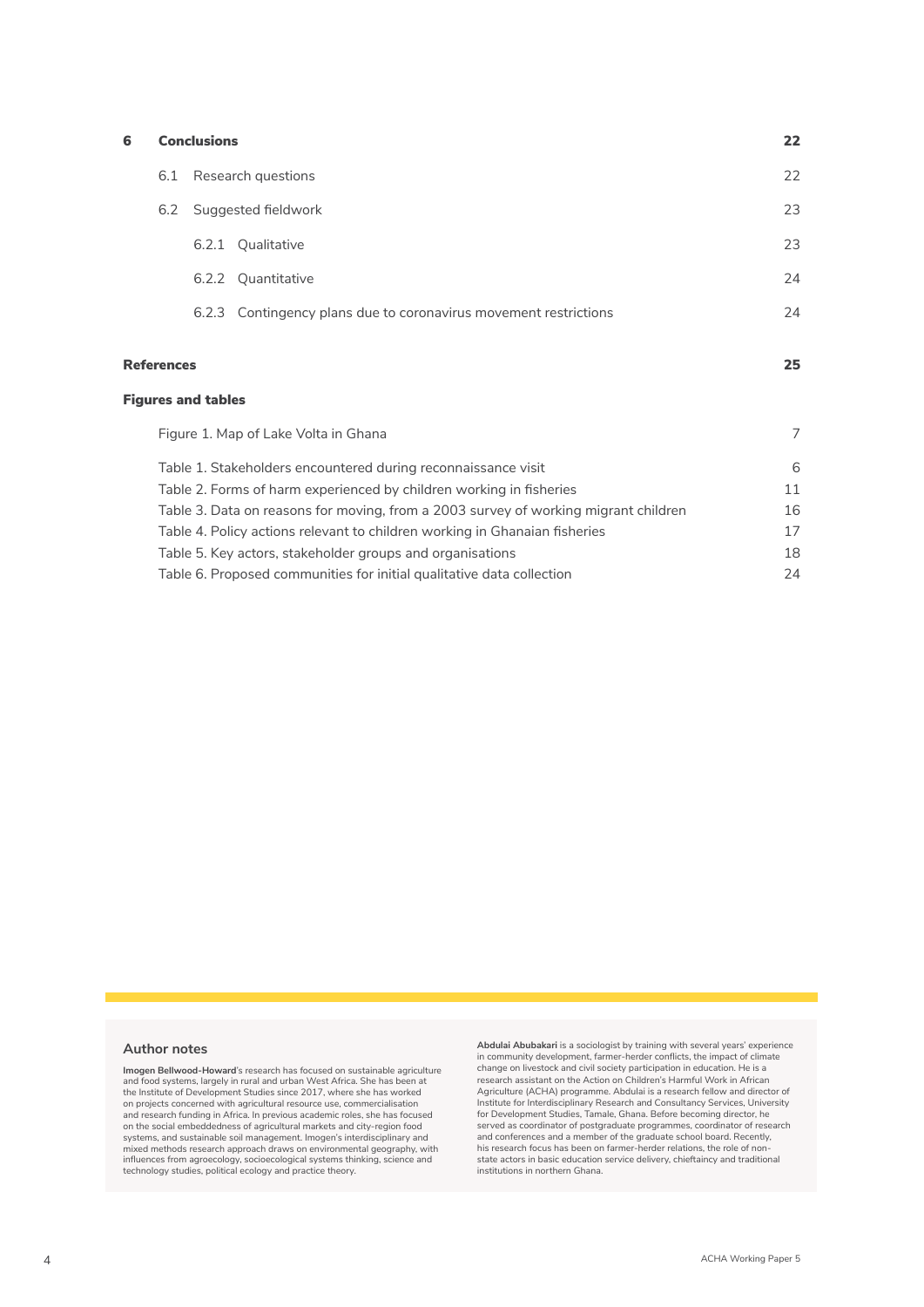# **1** Introduction

Children's work in Ghana's Lake Volta fisheries, as in agriculture and other productive and extractive activities, has a long history, takes various forms and provokes controversy. Such work can be helpful, harmful, or a mixture of both for a given child or household. Considering the history of children's work-related mobility in West Africa, some academic sources have problematised a discourse largely focused on trafficking. Nevertheless, this remains the dominant presentation of children's work in the Lake Volta fisheries among key local stakeholders, as well as in the popular media, academic and advocacy literature. This discourse may have diverted attention from other dimensions of children's work in Lake Volta's fisheries, including the exposure of autonomous and other migrant and home-working children to harm, and the relative advantages and trade-offs associated with children's work.

Contemporary children's work in the Lake Volta fisheries is part of longer-term patterns of mobility and is performed in diverse circumstances involving complex conditions. Some children have indeed been trafficked, but it is hard to say precisely what proportion, because others work with parents, neighbours, strangers or foster carers under a range of different terms and conditions. Some earn cash or in-kind benefits or opportunities through working. At the same time, they may be exposed to reversible or irreversible harms, from light injuries to psychological and emotional damage, and even risk of drowning. Some may have been obliged to work against their will, while others may themselves have decided to work. Alternatively, they may have been party to a difficult household decision that they should perform what they see as unpleasant work for a perceived greater good, such as the wellbeing of their family or better long- or shortterm opportunities.

Some aspects of children's work in fisheries are clearer than others. For example, the gender associations of harvesting, processing and marketing tasks are established. Meanwhile, it is probable that the poverty of parents and fishers motivates their willingness to supply and use cheap labour. But many other details are less clear. The actual exposure of fostered, migrant, trafficked and home-working children to different forms of harm could be better quantified, as well as the proportion of working children who fall into each of these categories and the details of how far they contributed to decision-making about their working. There is also need for an assessment of the relative benefits of working in areas where different livelihood opportunities, including schooling, are differentially available.

Furthermore, there is a need to address the disconnect between the literature on children's work in fisheries and that in other sectors, where forms of work and migration other than trafficking seem to play a role: if trafficking dominates the sector to the extent suggested by the fisheries literature (e.g. Iversen 2006; Tengey and Oguaah 2002), why does this sector differ from others? If other forms of migration are in fact present in this sector, what are the reasons for, and effects of, a dominant focus on child trafficking: has this diverted attention from the harms that nontrafficked children are exposed to, and differences between migrant and local children? In all these investigations greater awareness of the historical and structural dimensions of child labour and its mobility would be helpful.

### **1.1** Working paper objective and methods

This is a scoping paper that explores the current state of knowledge and contemporary discourse to do with children's work in the fisheries value chain around Lake Volta. It will identify knowledge gaps and outline priority novel research questions that future programmes should address.

It starts with a general introduction to fishing on the lake. The paper covers what little is known about the prevalence of children's work, as well as trends, and historical and contemporary drivers. In terms of dynamics, interactions with schooling are considered, as well as ethno-professional aspects of the work, the relative harm caused by working in various contexts, and what proposed solutions say about how the problem is perceived. The conclusion outlines knowledge gaps and priority research questions, and proposes qualitative and quantitative work needed to be carried out to answer them.

The report is based largely on a literature review, augmented with a small amount of data collected in the course of visits made to three districts and several fishing communities along Lake Volta in March 2020. The districts were Pru East, with the capital town at Yeji; Krachi West, with the capital town at Kete Krachi; and Sene East, with the capital town at Kajaji. In addition to the towns of Yeji and Kete Krachi, smaller communities visited were Vutideke in Pru East district; and Lala, Ogache, Tomefa (New Jerusalem Tomefa), Wilikopei, Tokukopei and Aspachakopei, all in Sene East district (Figure 1). Table 1 shows stakeholders encountered in the field.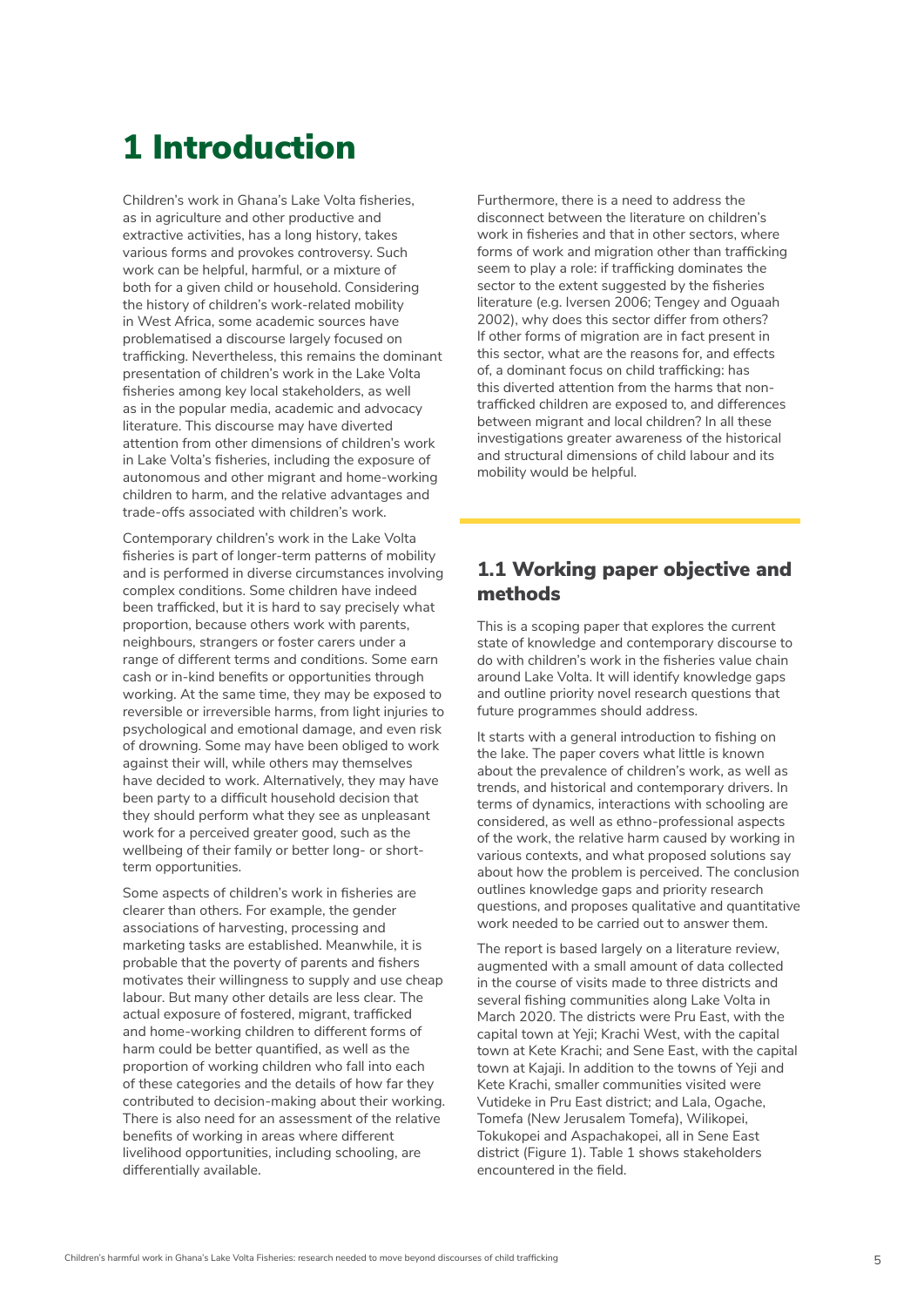#### Table 1. Stakeholders encountered during reconnaissance visit

| Role                                                                            | Location     | <b>District</b>  |
|---------------------------------------------------------------------------------|--------------|------------------|
| Workers at Department of Community Development and<br>Social Welfare (two male) | Yeji         | Pru East         |
| District coordinating director (male)                                           | Yeji         | Pru East         |
| Ghana Education Service officials (four male)                                   | Yeji         | Pru East         |
| Boat maker (male)                                                               | Yeji         | Pru East         |
| Ex-child labourer and fisher (male)                                             | Yeji         | Pru East         |
| Fishing association fisher and secretary (both male)                            | Yeji         | Pru East         |
| Chief and elder (both male)                                                     | Vutidike     | Pru East         |
| Assemblyman of Sofoline electoral area (male)                                   | Kete Krachi  | Krachi West      |
| District chief executive (male)                                                 | Kete Krachi  | Krachi West      |
| District coordinating director (male)                                           | Kete Krachi  | Krachi West      |
| Ghana Police Service (one male)                                                 | Kete Krachi  | Krachi West      |
| Department of Community Development and Social Welfare<br>(one male)            | Kete Krachi  | Krachi West      |
| Fishmongers (five female)                                                       | Kete Krachi  | Krachi West      |
| Market women (four female)                                                      | Kete Krachi  | Krachi West      |
| Opinion leader (male)                                                           | Lala         | Sene East        |
| Chief (one) and community leaders (five male)                                   | Lala         | Sene East        |
| Chief (male)                                                                    | Ogache       | Sene East        |
| Fishmongers (four female)                                                       | Ogache       | Sene East        |
| Fishers (six male)                                                              | Tomefa       | Sene East        |
| Youths (seven male and three female)                                            | Wilikopei    | Sene East        |
| Assemblyman (male)                                                              | Tokukopei    | Sene East        |
| Fishers (six male)                                                              | Aspachakopei | <b>Sene East</b> |
| Source: Authors' own.                                                           |              |                  |

Interactions with stakeholders were informal, taking the form of guided walk-rounds in communities, and conversations and meetings with key figures in their offices and communities. These conversations dealt largely with respondents' perceptions of the current state of affairs in relation to children's work in fisheries, and how they dealt with these issues in their own work. There was limited probing into the rationales for their professional stances and

actions at this stage, as another function of the field trip was to establish cordial relations with field actors. Visits to communities lasted several hours, with conversations with key stakeholders lasting approximately an hour on average. Written notes were taken in English during the conversations and summarised after the interaction. Photographs and notes were taken while walking around communities.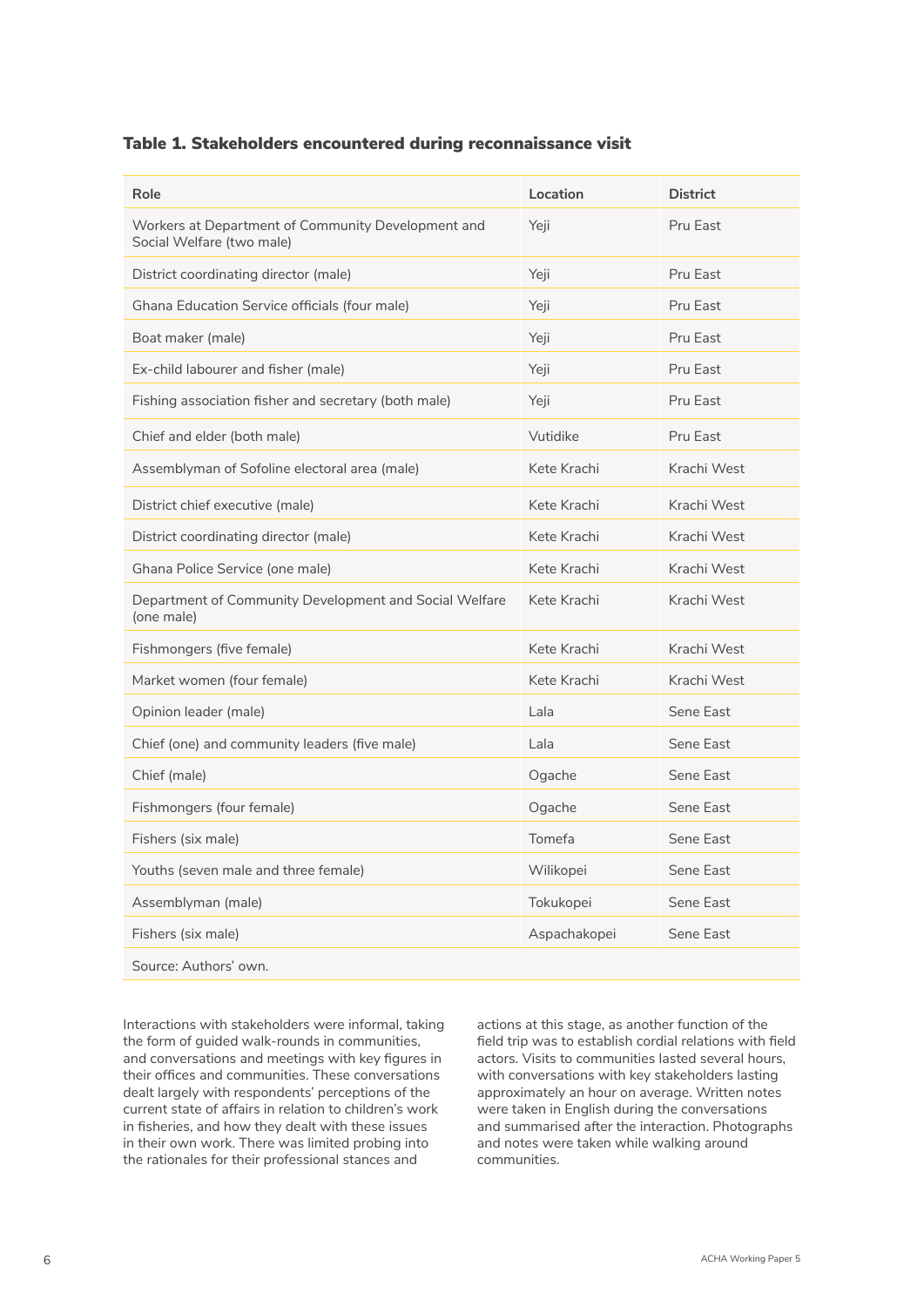### **1.2** Historical, economic and labour context of fishing around Lake Volta

At independence, most of Ghana's wealth came from the export of cocoa, gold and timber. The related industries had long shaped a pattern of labour migration from the north to the south of the country, and a corresponding policy of deliberate underdevelopment of the north by colonial governors to maintain a cheap labour supply (Plange 1979; Songsore and Denkabe 1995; Songsore *et al.* 2001). Independence leader Kwame Nkrumah instituted a programme of industrialisation as part of an effort to reduce reliance on imports and the export of raw materials.

The industrialisation programme included the construction of the Akosombo Hydroelectric Dam. Lake Volta was formed between 1962 and 1966 behind the dam. As the lake filled, 80,000 displaced people were forced to relocate and find new livelihoods (Raschid-Sally *et al.* 2008). Simultaneously, migrants, many with ethnic affiliations to fishing including the Ewe, Fante, Ga and their subtribes, came from other, primarily coastal, areas of Ghana to the shores of the new lake to fish. This created a largely artisanal industry, which the International Labour Organization (ILO) estimated contained approximately 80,000 fishers and 20,000 processors and traders in 2004–05. Currently, the lake also provides irrigation, transportation and recreational services.

The construction of the Akosombo Dam was a factor contributing to Ghana's high external debt in the 1960s and was not perceived at the time to have contributed to a rise in living standards. Indeed, for those around the lake relocation damaged rather than improved their quality of life (Miescher 2014). Following Nkrumah's overthrow in 1966, national economic performance was variable and conditions did not improve notably for producers, such as the fisherfolk around Lake Volta, as Ghana went through a succession of military and civilian rulers and general macroeconomic decline (Fosu and Aryeetey 2008).

In the early 1980s, the administration of President Jerry Rawlings accepted a package of World Bank and International Monetary Fund structural adjustment measures and austerity policies. This acceptance, and the transition to democracy in 1992, led Ghana to be noted internationally as a development success, though inequality and poverty among farmers and fishers had improved little. Some people who had lost jobs in urban or formal sectors returned to fishing and farming to support their livelihoods.

#### **Figure 1. Map of Lake Volta, Ghana, showing the three study locations**



Source: Authors' own.

Though perceived as one of the more stable economies of West Africa, and certainly the most stable democracy, high inflation has continued into the twenty-first century. Since the turn of the century, governments have followed international development accords and trends, notably continentwide calls for an 'African Green Revolution' comprising modernisation and commercialisation of the agriculture, livestock and fishing sectors (Kansanga *et al.* 2019). Ghana reached middleincome status in 2011, though the discovery of offshore oil in 2013 did not provide the economy with the upturn expected.

Despite political stability, continuing inequalities mean that people inhabiting less well-connected areas of the country, such as the shores of Lake Volta, continue with diversified, semi-subsistence livelihoods largely based on extraction of natural resources. The sometimes extreme poverty seen along the edge of Lake Volta and in other more remote areas of the country is underpinned by the longer-term, structural factors outlined above, including structural adjustment, historical labour migration and the legacy of the creation of the lake itself (ILO-IPEC 2013; Okyere 2017).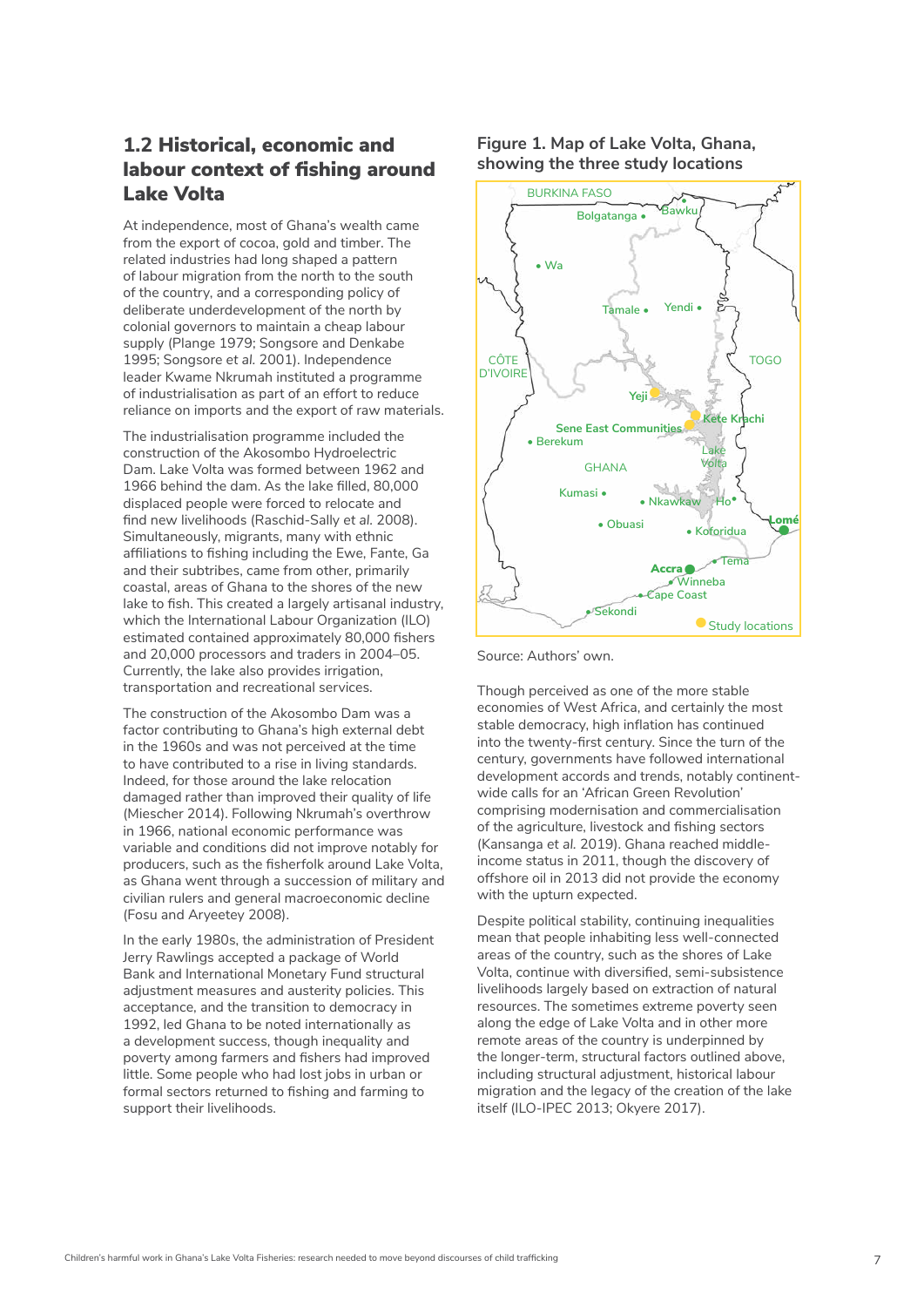### **1.3** Fishing on Lake Volta, its governance and labour relations

Fishing as practised on Lake Volta is an arduous and time-intensive occupation. It is occasionally undertaken for subsistence purposes; but largely, fishing is at least partly integrated into local and national value chains. Fishers use a variety of gear and techniques, but fishing with various types of nets dominates. Gill nets are hung in the water; cast nets are thrown and immediately retrieved; and seine nets are cast in a circle from a canoe and pulled in from the shore. Traps are also used – including, more recently, bamboo traps – which several of our respondents were either using or interested in (Zdunnek *et al.* 2008).

Many of those currently engaged in fishing on the lakeshore still perceive themselves to be migrants, even though they or their parents may have been born on the lakeshore (ILO-IPEC 2013; Zdunnek *et al.* 2008). Members of such communities retain links to their 'hometowns', often in more southerly locations; for example, travelling 'home' for festivals and funerals (Singleton, Stone and Stricker 2016). Apparently, many of today's lakeside settlements started as seasonal fishing stations before the 1970s and have gradually become increasingly permanent, despite still not being conceptualised as permanent (Chisholm 1983).

In coastal and traditional fishing communities, semi-formal governance structures frequently exist, largely in the form of associations of fishers, $1$  who are mainly men, and fishmongers, who are mainly women (Torell, Owusu and Okyere Nyako 2015). Chief fishermen and fishmongers traditionally played important governance roles in Ghanaian fishing communities; for example, enforcing taboo days on which fishing or fish sales were prohibited, to support restocking. Some of these organisations and structures are replicated and persist today in the lakeside communities, including those we visited.

However, in the twenty-first century, these associations are more likely to be involved in political or advocacy activities; for example, advocating on the part of fishers for subsidised premixed fuel. Some are linked to organisations at a national level, such as the Ghana National Fish Processors and Traders Association (Torell *et al.* 2015). By no means are all workers connected to these organisations: employees and fishing crew members, for example, are poorly organised, and there is no major representative body for minors working in the fishing sector. Fishers, whether in an association or not, tend to operate as independent businesses (ILO-IPEC 2013). Golo (2005) points out that the ethnic orientation of many fishing organisations means migrant fishers who have arrived more recently, including those displaced by conflicts elsewhere in West Africa, may not have access to them or may operate outside their jurisdiction and rules.

# **2** Children's work in fisheries

### **2.1** Tasks children perform

Fishers and local government workers we met on the shore confirmed some of the general descriptions given in the literature relating to how children are involved in fishing. It is important to preface this discussion with the observation that, although children are defined as people under the age of 18 in Ghana's 1998 Children's Act, many people do not know their precise age, and may be performing an adult socioeconomic role before reaching their eighteenth birthday; for example, if they start an independent household or family.

Children work at all lake and lakeside stages of the value chain. They produce and maintain equipment

and gear including boats, traps and nets. They set and collect traps, and go out onto the lake in boats, rowing, bailing water, and reeling and casting nets. They are often obliged to dive to the bottom of the lake to free trapped nets, which is frequently cited as the most dangerous task they perform, with a high risk of drowning (Adeborna and Johnson 2014; Harrison 2010). They carry fish to shore, process them (cleaning, salting, drying, frying etc.), and sell them. These tasks may be performed in the company of adults, but sometimes are carried out by unaccompanied groups of children, often with older children acting as supervisors.

Based on the survey of Zdunnek *et al.* (2008), this is the case across the whole lake, from north to south. Some tasks are perceived as especially

<sup>1</sup> The following terms will be used: fishers = people who fish. Fisherfolk = people in fishing communities, including inhabitants ethnically associated with fishing, fishers and fishmongers.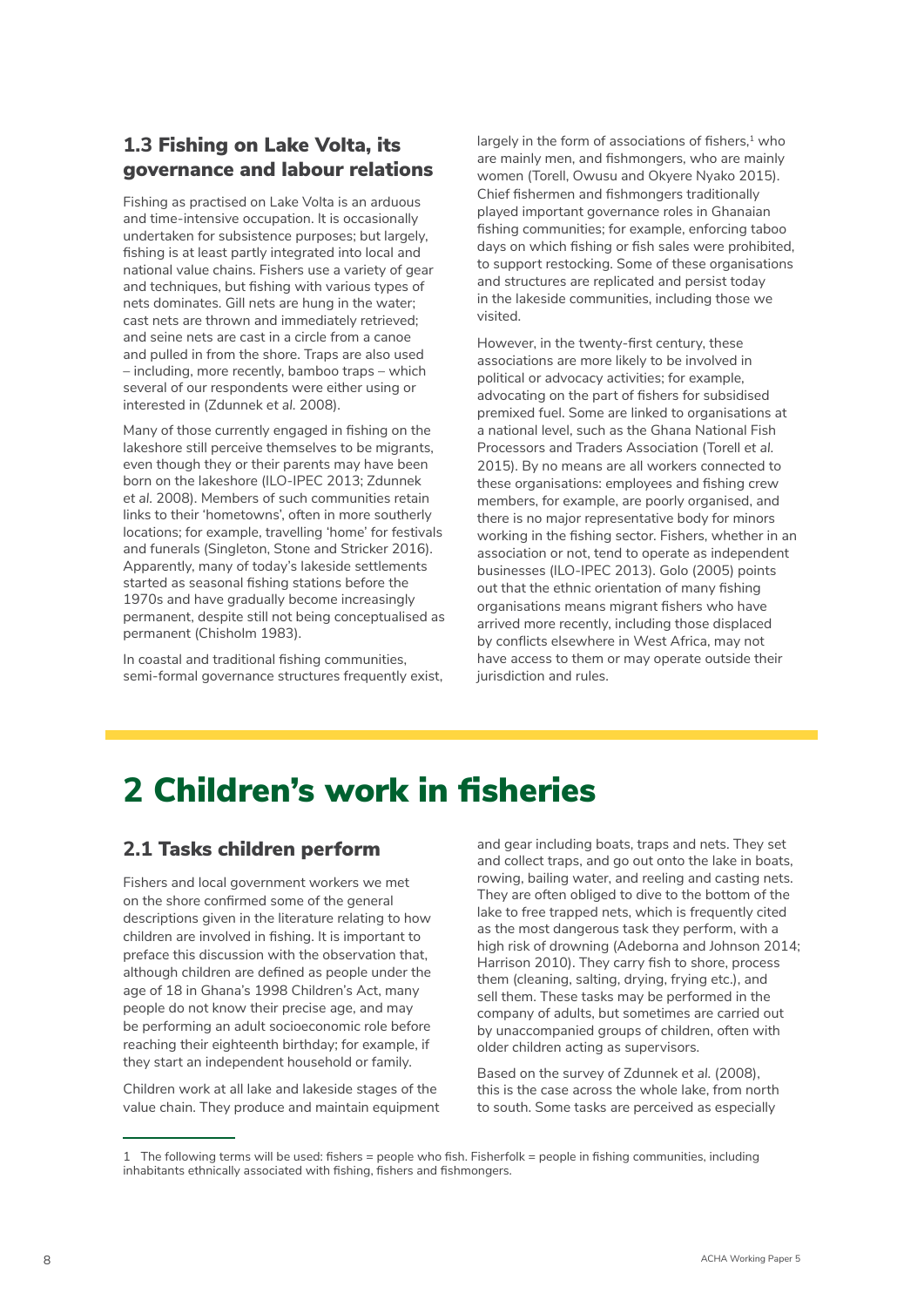well-suited to children. For example, bearing in mind that a crew of younger children is lighter than a crew of adults, they are seen as better suited for menial tasks in the boat, such as stringing out nets, bailing water and sitting in the prow to direct. Although adults and older youths are more likely to perform physically harder tasks such as drawing in nets, younger children are not entirely exempt from participating in these tasks.

#### **2.2** Prevalence of children's work and harmful work

There are limited data on the prevalence of children of different ages working in the ways described above, and the prevalence of harmful work. Although it is very likely that a majority of fishers and fishmongers have children helping them in some capacity, it is currently impossible to know: (1) what proportion of the labour force is composed of children; (2) what proportion of children are involved; (3) the age and other characteristics of the children involved; and (4) under what terms and conditions they are working, including their migration status. Nevertheless, in line with the preoccupation with trafficking, a few studies have attempted to estimate the proportion of children working who have been trafficked or are working away from their parents.

In 2013, an ILO-International Programme on the Elimination of Child Labour (IPEC) survey of 350 children working in fishing across ten districts found that 52 per cent were in their home communities, whereas the remainder were from elsewhere in Ghana (ILO-IPEC 2013). This latter group included children who had moved with one or both parents to the fishing community; 75 per cent of children lived with one or both parents, 17 per cent with other family members, and 8 per cent with their employer or another non-family member. The same study surveyed 90 fishers who employed children, 350 parents and 264 community members. Perhaps by combining these responses with those from the 350 working children mentioned above, they reported that 65 per cent of working children were working in communities other than their parental community,<sup>2</sup> but most of these children lived with family members.

Singleton *et al.* (2016) surveyed the southern portion of the lake by approaching every fishing boat seen on the lake and interviewing each child on board. A total of 768 boys and three girls from 982 boats were surveyed, and the study reported that nearly 60 per cent of the children had been trafficked. This study has been cited by others since, but several critiques can be made of the methodology. Their definition of trafficking was that the child had moved from their birthplace without their parents for work purposes: this can cover many types of child and youth labour relocation described in the literature on West Africa, including some forms of placement with relatives and autonomous migration by young people (Thorsen 2006, 2009, 2014).3

This highlights the contentious nature of this definition and its interpretation. It conflates very different categories: 20 per cent of children encountered confirmed that this definition described their situation; a further 37 per cent were classed as 'suspected trafficked' by the researchers. In these cases, they were unable to interview the boat occupants fully. But, problematically, they decided that children who appeared scared, shy, unkempt or deferential to adults were likely to have been trafficked. Nearly 75 per cent of the children were confirmed or estimated to be aged 12 or under.

It is important to note that both these studies sampled children working in fish harvesting rather than across the value chain, and therefore ultimately described the situation of boys, skating over processing and trading activities where girls are represented in greater numbers. There is hardly any information available on the prevalence of girls' work along the fish value chain, and little detailed qualitative information on the nature of it.

When the Ghana Statistical Service, with ILO-IPEC, carried out the 2003 Ghana Child Labour Survey, they found about 25 per cent of children in the fishing industry across the whole of Ghana were aged between five and nine years, while 40 per cent were aged between nine and 14, and 34 per cent were aged between 15 and 17 (GSS 2003: 64); 87 per cent were boys. But, in this survey, wholesale and retail trade is a separate category, and fishmongering, with the girls engaged in it, would therefore fall into this category. This highlights the different implications of taking a value chain and sectoral approach. Further quantitative work would help gain clarity about the

<sup>2</sup> This assumption that all data sources were combined to give the latter sets of results seems the easiest way to reconcile the finding that 65 per cent of children were working in communities other than their parental community, while 52 per cent were in their home communities. Another apparent discrepancy is that 75 per cent of children were reported as living with parents, but also 65 per cent as working outside their parental community. It may be that the study defined 'parental' and 'home' communities differently. In general, this points to a still unfulfilled need to be more explicit about such terms. 3 Nor does this definition refer to the notion of exploitation, central to most understandings of trafficking. Although a definition referring to a unique set of legislation may be overly rigid, there is at least a need to understand what constitutes trafficking in relation to who sees which type of labour as exploitative.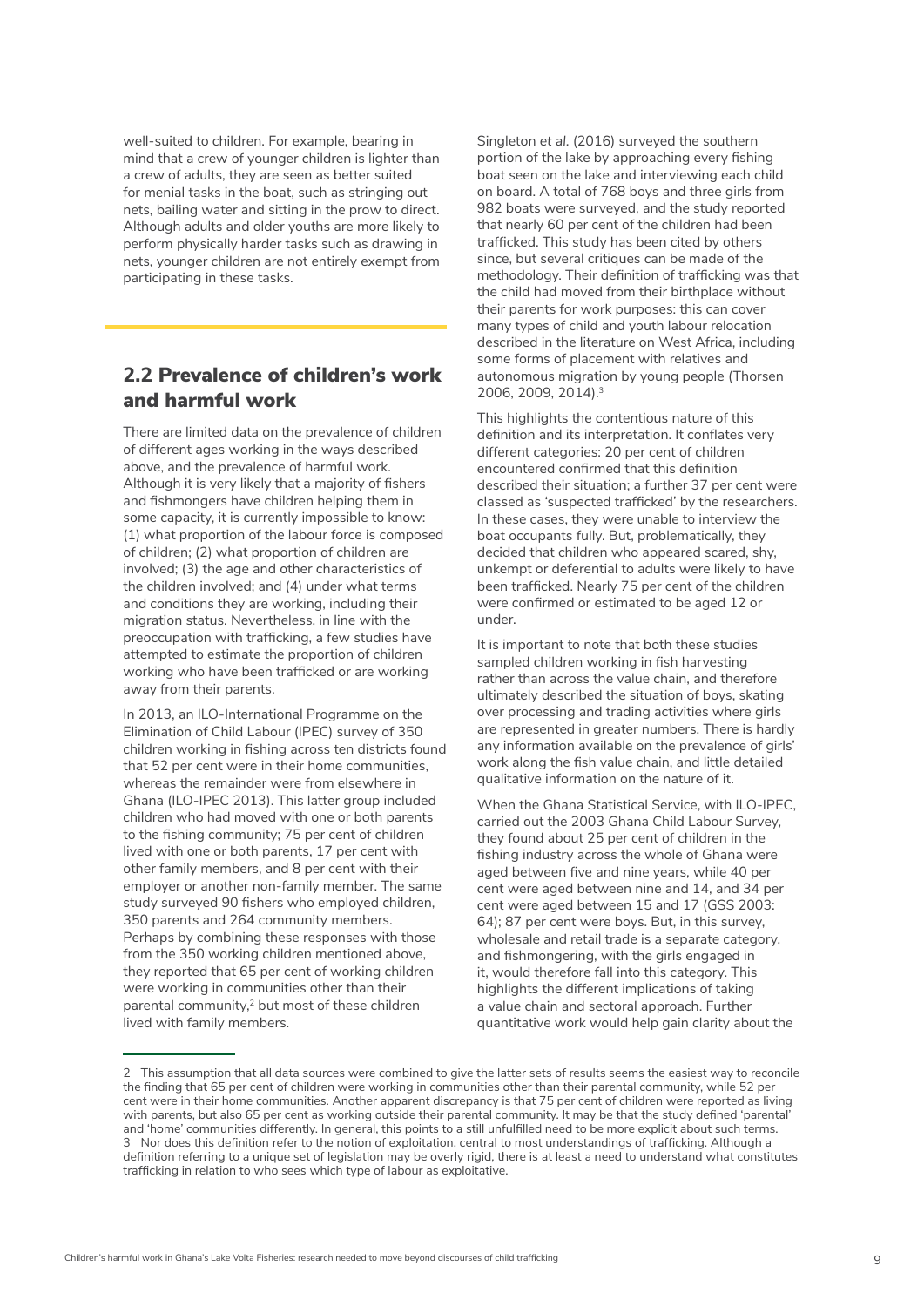proportions of children of different ages, migration status and gender currently engaged in different nodes of the fishing value chain, and the conditions under which they work.

### **2.3** Trends in demand and availability of child workers

Traditional leaders and government workers we met in the field repeated the perception of some authors that fish populations and catches have reduced in recent years (Zdunnek *et al.* 2008), which they linked to the decline in traditional governance mechanisms such as taboo days. Associated with this is the increasing use of unsustainable fishing methods. In visited communities, it was described how very closely woven nets were prohibited by traditional authorities and fishing associations, as they did not allow fingerlings to escape. Yet, use of such nets, along with fishing with lights at night, was apparently becoming more common.

In the medium term, these practices result in declining fish stocks, yields and incomes, cited as a motivation for seeking cheaper labour, a demand ultimately fulfilled by children. At the same time, some respondents suggested that child trafficking was diminishing, as awareness of the importance of schooling rose. Along similar lines, Singleton *et al*. (2016) describe how, as child labour is declining, reduced availability is increasing the cost of labour.

The timing of work may also be changing as a result of the changing perception of the importance of schooling. Singleton *et al.* (2016) note that as the perception of schooling becomes more positive, children may be more likely to work only during school holidays. Conversely, local government workers we met had the opinion that, in an attempt to balance children's schooling with the need to survive with an ever-diminishing fish stock, some fishers and fishmongers have resorted to using children at night and sometimes early morning. Children who fish in the early morning often return from fishing and collecting fish from the lake between the hours of 8:30am and 9:00am to prepare for school. They are reported to arrive at school late and leave before the end of the school day to return to the lake.

An increase in the use of motorised boats rather than rowing boats was reported by respondents to have opened the door to greater participation by children and women in fishing. Propelling the boat no longer requires the power of adult men, who demand higher wages. Motorised boats are also able to travel further, possibly contributing to the problem of overfishing and declining fish stocks.

One media report reflects on possible longer-term drivers of change. Boyle (2013) reports that the apprentices originally recruited into family fishing businesses in the decades after the formation of Lake Volta were adolescents who had already finished middle school. As youth perceptions of attractive adult occupations changed, conceivably along with the opportunities open to them and their increasing autonomy, adult fishers found that adolescent labour was less available, and recruitment of younger, more obedient children was necessary to fill the labour gap. Thorsen (2014) has described linked changes elsewhere, as the nature of young West African migrants' conspicuous consumption changes with the globalised context they sit within. Migration away from the fisheries can therefore also play a role. Further qualitative research could help clarify the drivers of change and the contemporary relationship of children's fishing work to schooling.

### **2.4** Children's work and harm

Children are potentially exposed to various forms of harm during their work, some physical, some emotional and psychological, and some that may be characterised as opportunity costs. In Ghana's 1998 Children's Act, the kind of work that is likely to interfere with a child's education, endanger their health, expose them to physical harm, or negatively affect them mentally, spiritually, morally or socially is considered 'child labour', a term which has a negative connotation, unlike the more ambiguous 'children's work' (Adeborna and Johnson 2014). These categories of potential harm are summarised in Table 2.

The framework set out in Table 2 should not be taken at face value; it is rather a starting point for further consideration of how harm interacts with other aspects of children's work. Some of these harms are encountered by children working in fishing but are not necessarily caused by their work.

The interaction of these forms of harm with children's work and the circumstances under which they work are complex. For example, some children migrate to work in fishing communities to avoid harms such as malnutrition, neglect, violence or a malicious atmosphere in their home communities. Being separated from parents is not experienced equally by all children but depends on the dominant cultural norms about childhood and parenthood and the reasons for their mobility. For many, it is normal not to grow up with their biological parents and it is common in Ghana to move between sets of relatives (Thorsen and Hashim 2011). Some working children miss all or some of school, but the reasons for this may differ. For some, excessive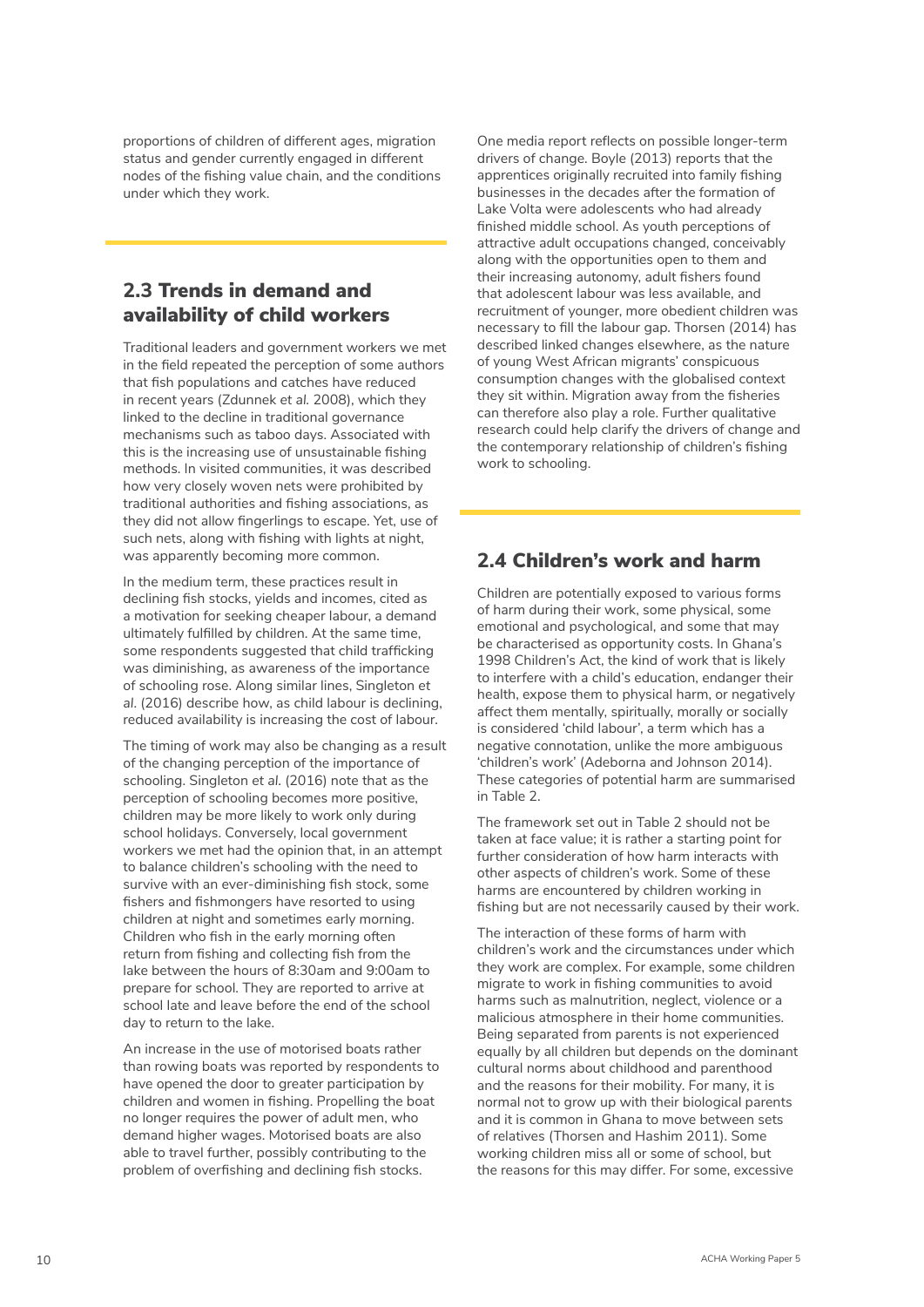|                                                | Specific harm for children                                                                                                                                                                                             | General harm for adults and children                                                                                                                                                                                                                                                |
|------------------------------------------------|------------------------------------------------------------------------------------------------------------------------------------------------------------------------------------------------------------------------|-------------------------------------------------------------------------------------------------------------------------------------------------------------------------------------------------------------------------------------------------------------------------------------|
| <b>Never</b><br>reversible                     | • Opportunity costs of missing school at<br>a young age<br>$\bullet$ Stunting                                                                                                                                          | • Drowning<br>• Malnutrition<br>• Lack of adequate sleep $-$ though what is<br>'adequate' varies for adults and children                                                                                                                                                            |
| Could be<br>reversible<br>in some<br>instances | • Physical abuse from masters, supervisors<br>and other children<br>• Psychological and emotional distress at<br>being separated from parents<br>• Psychological and emotional distress<br>from hard work<br>• Wasting | • Accidental physical injuries (e.g. cuts,<br>broken limbs, stings from fish, burns from<br>processing fish)<br>• Exposure to the elements (e.g. sun or<br>cold)<br>• Noise-induced hearing problems<br>• Psychological and emotional distress<br>from seeing friends suffer or die |

#### Table 2. Forms of harm experienced by children working in fisheries

hours working prevent them from attending their local school, while for others, there may be no school in their community. And children's work provides many more obvious and short-term advantages. It may provide income or sustenance, or be an opportunity to work as an apprentice towards a future vocation.

The study by ILO-IPEC (2013) examined the perception and occurrence of physical injuries and ill health, and stated the proportion of people surveyed who perceived various physical harms to be risks of fishing. When parents, employers, children and community members were surveyed about injuries and sicknesses that had occurred over a six-month period, the most frequently mentioned injury was bruising, but the data do not show the prevalence of injuries by type. Rather, these data, based on perception and recall, demonstrate how hard it is to define and quantify 'harmful' work and point to the need for in-depth qualitative work preceding a quantitative survey of working children themselves.

### **2.5** Organisation and terms of children's work

Children may work in a variety of situations:

- *• They may live and work with one or both parents.*
- *• They may work with a family or community member while living with their parent(s).*
- *• They may live with a foster carer, usually in a different community from their parents, and work with that foster carer or with another person. Such fostering arrangements are expected to bring benefits to the child, such as access to school or apprenticeship, or better living conditions (Serra 2009).*
- *• They may live and work with a fisher who is a stranger to them, in a community outside their parents' community.*

Children may arrive in each of the situations above in a variety of ways:

- *• Some children may autonomously decide to migrate to a new location to work, as head porters have been recorded doing in Ghana for decades. This could take the form of seasonal, step or chain migration.*
- *• Their movement from their parents' home to a foster home may have taken place to facilitate work, but it may also have been to teach the child to 'struggle', relieve the parent of the responsibility of caring for them, or to access school or vocational training. The move would generally have happened through an agreement between parents and foster carers – although one parent or carer may not have agreed with a decision taken by another (Anarfi and Kwankye 2009; Frempong-Ainguah, Badasu and Codjoe 2009; Singleton* et al. *2016). The move may also have been initiated by the child, especially in adolescence when children increasingly engage in economic activities of their own (Hashim and Thorsen 2011).*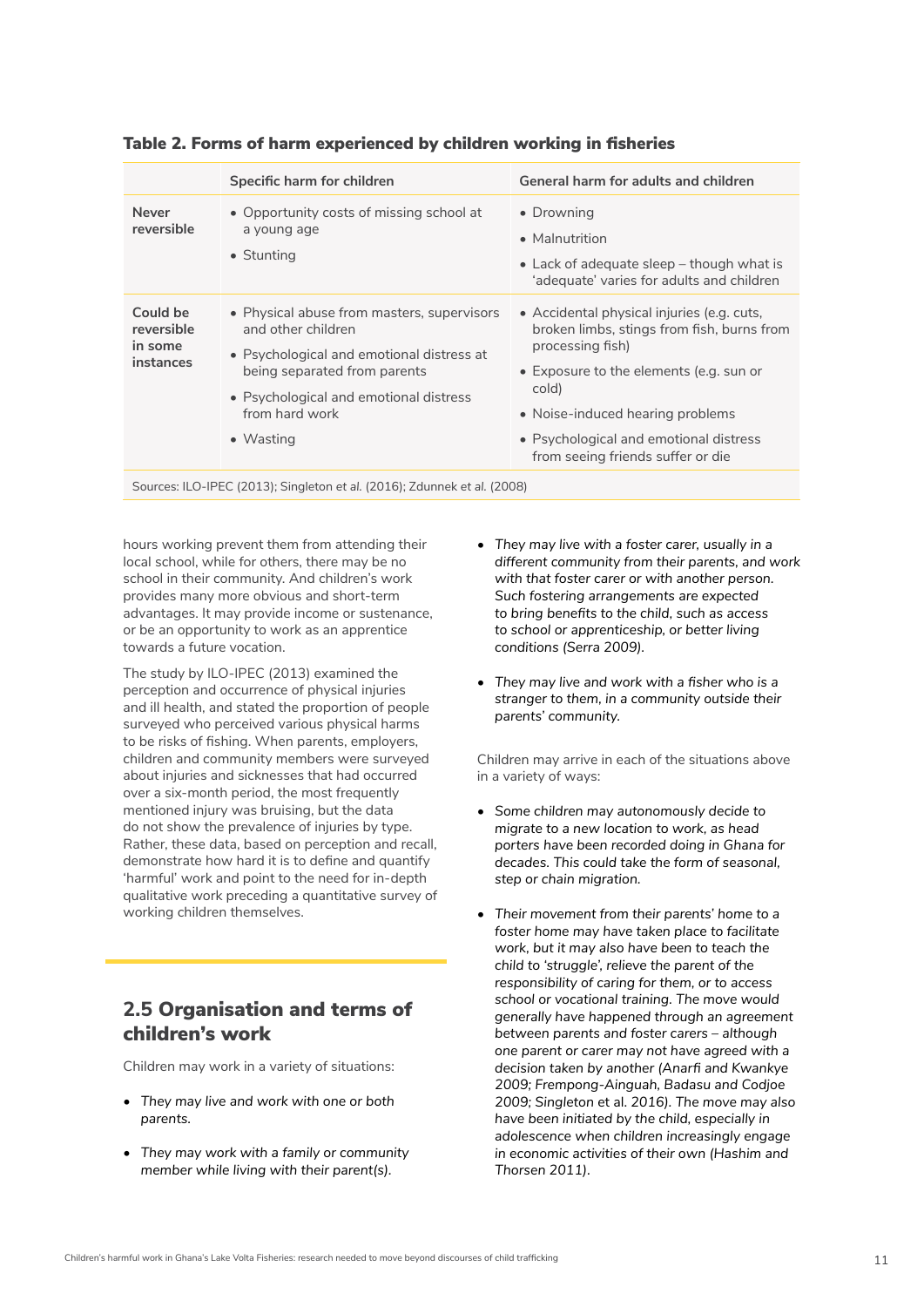- *• Orphans and children who have lost a parent may have been sent to live with relatives or have moved on their own volition; for example, to help their mother after the death of their father.*
- *• Movement to work with a stranger may be facilitated by that fisher or another person. In this case, the child's movement would have taken place to facilitate work, but the primary motivation for their parent(s) may again have been to be relieved of caring responsibilities. At least one parent would usually have been in favour of this. In some cases, parents may have paid an agent to facilitate the child's movement. This is what is termed 'trafficking' in much advocacy literature (e.g. the aforementioned study by Singleton* et al*. 2016, which does not distinguish effectively between trafficking and other migration) with the assumption that an element of exploitation is involved. Academic literature points to the complexity of these situations – there may be some agency of the child involved, or an assumption on the part of the facilitator or employer that they are helping rather than exploiting the child and/or parents; for example, by providing access to an apprenticeship (Thorsen 2019).*
- *• A move to work with a stranger may have been facilitated by a family member.*
- *• Some children may have been kidnapped and taken to work with strangers.*

Once in a work situation, children work under a variety of (potentially overlapping) terms and conditions (ILO-IPEC 2013; Kielland 2008; Sackey and Johannesen 2015):

- *• They may work for free, for a parent, foster carer or master.*
- *• Their work may be perceived as an apprenticeship.*
- *• They may receive a more or less regular payment from their parent or the fisher for whom they work. The payment may be related to the catch, or only start after a period of time – maybe years.*
- *• Their parent(s) may receive a regular payment from the child's master.*
- *• Their parents may receive a one-off payment, which in some cases may be considered as the child having been 'sold' for a period of time or permanently.*
- *• The child may have an option after a given period to continue or cease work.*

Additional considerations are that a child may be working to repay a debt incurred by their parents, and that the child or their parents may have been defrauded, erroneously believing that one of the above arrangements has been made.

ILO-IPEC (2013) recorded that 78 per cent of working children surveyed worked more than four hours a day, with 44 per cent working seven or more hours. Of the 350 working children surveyed, 51 per cent said they were not paid, but 64 per cent were fed. Children and young people have been recorded to work for up to ten years with a certain master, though Singleton *et al.* (2016) found apprenticeships of 2–3 years to be the commonest form of employment. Adeborna and Johnson (2014) note that parents keen for their children to inherit the family business may be particularly eager for them to train as apprentices, whether with themselves or another fisher.

The parents of fostered, migrant and trafficked children may not be aware of their child's living or working conditions, or any associated risks. In a study of parents in communities from which children were trafficked to work in the fishery, 33 per cent of parents indicated that they did not know the conditions under which their children were living and working (*ibid*.).

The above lists highlight how children's work and children's harmful work may take place in a variety of complex situations, within each of which an array of divergent motivations and expectations may be at play. Most of the literature on child labour in fisheries does not acknowledge the blurred boundaries between these categories, or the social context within which children's work fits.

The general literature on child mobility in West Africa shows how child placement and fostering, as well as autonomous child migration, take place in a context of extended family and ethnic relations, where a young person's upbringing can be translocal, and mobility between different branches of the family or even clan or ethnic group may be perceived to have advantages (Boyden and Howard 2013; Thorsen and Hashim 2011). Beyond material gain, these include the development of social and occupational skills. Across ethnic groups, sending a child from one arm of the family to another performs various functions: alleviating the burden on biological parents; reinforcing bonds between different branches of the family; giving the child access to resources that are unavailable in the parents' community, such as school; and providing labour to foster carers. This may redistribute the gender balance in either household and thus the gender of labour available within them.

Mobile children and youth also mobilise claims upon kin and peers as they negotiate entry into work; for example, by seeking accommodation, work experience or introductions to employers. Though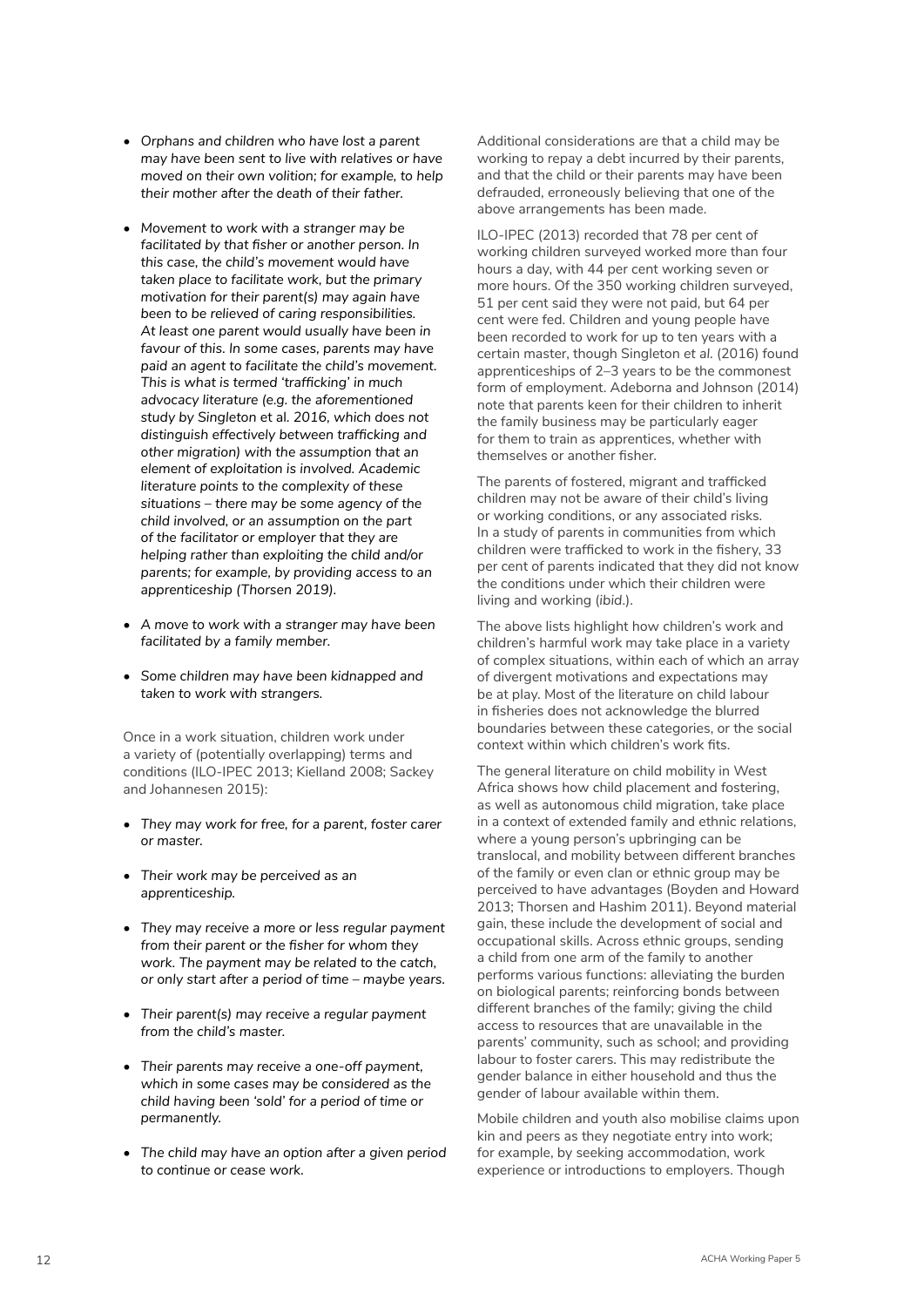there is recognition of fostering, the discourse on child labour and trafficking employed in the fisheries-specific literature is largely incognisant of these factors. So, it is necessary to preface quantitative research with a set of qualitative work, aiming to understand the interrelations of these situations in the context of fisheries, while drawing on the rich understandings from the anthropological literature on the nature of children's mobility in West Africa.

#### **2.6** Gender and social difference

The association of fishing with certain ethnic groups is outlined above. Ga, Ewe and Fanti people may pursue fishing as part of a diversified livelihood (Béné and Russell 2007), although not all people in these groups are fishers, nor is fishing their exclusive domain. Simultaneously, poverty is characterised as a major driver of children's work, and thus children's harmful work, and the dynamics of this are highlighted below. An important intersection to explore will therefore be that of ethnicity and socioeconomic or poverty status with harmful children's work.

Although it is very difficult to ascertain numerical trends in relation to children's work in fishing, the gender distribution of tasks is marked. Over 90 per cent of children engaged in the actual fishing are boys, although girls and women do occasionally fish in some communities, generally closer to the shore (ILO-IPEC 2013). As far back as 2003, the Ghana Child Labour Survey reported a similar pattern in the national fishing industry, including coastal as well as inland waters: of the more than 49,000 children engaged in fish harvesting, 87 per cent were boys (GSS 2003: 64). Processing and marketing, on the other hand, are dominated by women and girls, although, again, there are exceptions (Singleton *et al.* 2016; Zdunnek *et al.* 2008).

The literature on children's migration into work across West Africa shows that gender patterns vary between context and sector (Kielland 2008; Kielland and Sanogo 2002; Van de Glind 2010). Locally specific norms define the tasks deemed appropriate for girls and boys of different ages, but agricultural tasks have generally been perceived as

the domain of boys, and girls are more likely to work in domestic settings.

There are several further layers of gendered power relations in the fishing industry, as in other areas of production in Ghana. Market traders and fishers may have reciprocal trading relationships that function in part to manage seasonal fluctuations in supply, and to provide rapid routes to market. When wives and husbands have reciprocal trading relationships, resources are retained within households in such a way as to cushion individual market losses at household level.

A further household management strategy operates when children work in either arm of these family businesses. Market traders may on occasion have a large degree of control over fishers. They may fuel the boat and offer credit. Sometimes they may own the fishing equipment, even the boats. In matrilineal systems, they may have inherited this equipment from a female lineage member (Torell *et al.* 2015).

There is scant detail on how these dynamics relate to those of girls' work in fisheries. Field visits confirmed that there are cases where girls work in jobs traditionally allocated to boys; for example, when a family lacks sons. Informants reinforced the understanding in the literature that girls mainly engage in fish processing and sales, which have the same ethnic links as fishing. Also, girls who are recruited into fishing jobs or communities may perform much household work (Singleton *et al.* 2016).

Largely, girls' involvement in fish marketing is not problematised in the literature nor by field informants. There may be a perception that this is an appropriate, less harmful, formative activity for girls; or that opportunity costs for girls are lower anyway, so their activity deserves less attention. Alternatively, it may be that 'boys' work' harvesting fish attracts more attention due to its physical and obviously dangerous nature.

Whatever the reason for this omission, there is certainly scope to better understand the nature and implications of girls' work in fisheries. Important questions relate to the extent to which boys and girls perform domestic chores in addition to or instead of productive work, whether boys' and girls' mobility patterns are similar, and the function of ethnic tropes in the social construction of gendered work roles.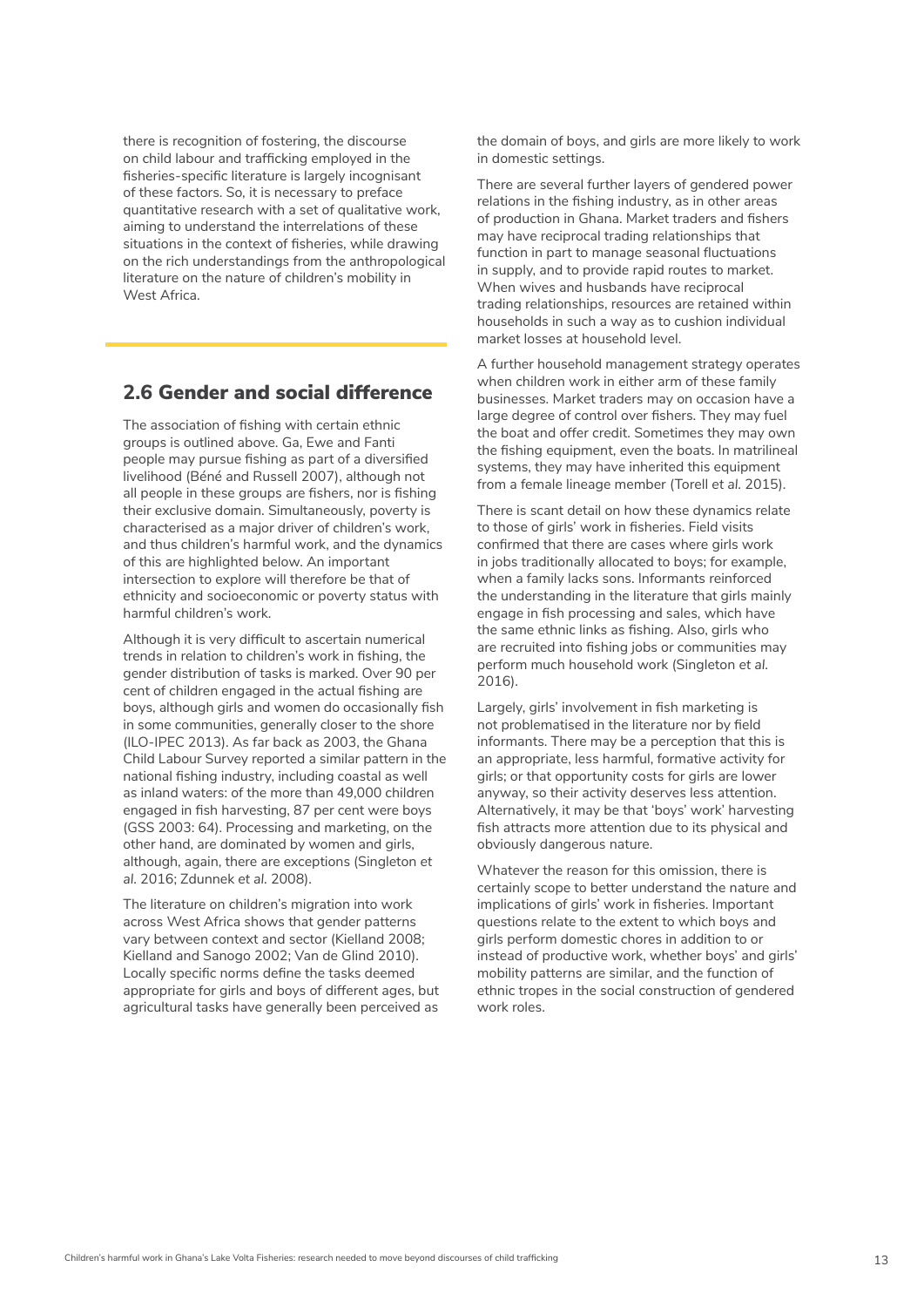# **3** Drivers of children's work and harm in fisheries

### **3.1** Poverty and its historical components

In the field we were repeatedly told that fishing is, by its nature, a team activity; it cannot be done by a single person. Each of the several crew members in a boat performs an essential function, such as bailing water and untangling and casting nets, and these must be performed simultaneously. The only form of fishing that can be performed by a sole operator is trapping, and even this is more successful when done in a team. But why should the members of the team be children? Critically, their labour is cheaper.

Authors commonly characterise demand for cheap labour as being driven by general 'poverty' in fishing communities (Moreto *et al*. 2019). It is claimed that fishers cannot make a living if they pay full wages to adult crew members; this was also the perception of field respondents. This interacts with, and may even partly be driven by, the aforementioned decline in fish yields; apparently, even though prices have risen as fish become scarcer, this is insufficient to overcome declines in catch (Teh *et al.* 2019). Fishing is therefore only economically viable if labour is almost free.

Béné and Russell (2007) describe some of the wider drivers of poverty, specifically for fishing communities around the lake edge, including lack of access to farmland for those seen as 'migrants'. These interact with the same structural factors Okyere (2017) cites as contributing to fishers' poverty more generally, including inadequate investment in infrastructure; the poor skills base of many fishers, which prevents them gaining access to alternative employment; and poor access to credit and finance facilities that could allow them to develop their businesses. At the same time, Béné and Russell's work suggests that an oversimplified narrative of fishers' poverty should be avoided. They characterise fishing as the most important activity in a diversified livelihood for all income groups and ethnicities living around Lake Volta. Their work also cautions against a perspective that all fishers are poor or very poor. Indeed, key informants explained how some fishers were able to send their children to school in Kete Krachi and pay for their accommodation in school hostels.

In the case of children who migrate to work in fishing, poverty in source communities is also cited as a driver (Adeborna and Johnson 2014). Parents' inability to provide adequate food, shelter or other care is cited as contributing to their or the child's own decision that a child should move elsewhere

(Béné and Russell 2007; Singleton *et al.* 2016; Tengey and Oguaah 2002; Zdunnek *et al.* 2008). Work itself is therefore not always the primary motivation for a move that results in children working. For some employers, accepting a child worker is a favour to the parents; they are relieving the family of a burden and offering an opportunity to earn money (ILO-IPEC 2013; Zdunnek *et al.* 2008).

Many children feel a responsibility to contribute to their parental household in these ways. Children have agency in decisions regarding work, and whether to leave their parental community to work or stay in their community (Thorsen 2006). Norms to do with household responsibilities and community expectations play a role in shaping that agency. Similar ideas of responsibility may motivate children's work in their parents' fishing operations, as was the case for subsistence child fishers we met in the field. Children appear to understand and appreciate the potential advantages of work, and even studies that are highly critical of children working and child trafficking show that many children working outside their home communities do not wish to return (Tengey and Oguaah 2002).

The work of Béné and Russell (2007) and Okyere (2017), along with some of the observations made in the study by ILO-IPEC (2013), begin to draw attention to the wider historical context of the drivers of children's work in fisheries. The colonial and postcolonial context of north to south labour migration, the displacement of households during the creation of Lake Volta and structural adjustment policies all form part of the background to the impoverishment of fishing communities (ILO-IPEC 2013; Okyere 2017). Golo (2005) proposes that these drivers interact with the mismanagement of fishing as a natural resource-based economic sector. Repeated economic downturns since the 1960s have pushed many people into primary productive labour, raising pressure on fisheries and reducing yields, as recognised by many of our respondents. The failure of formal and traditional governance structures to manage these trends has strengthened the dynamic between diminishing resources, poverty and demand for cheap labour.

Some of the literature has cast child trafficking as a recent subversion of traditional fostering into an increasingly prevalent, harmful, undesirable practice (Iversen 2006) and thus a new driver of children's harmful work. Texts and informants encountered in the field connected this with an increase in breakdown of parental relationships, single parenthood, unwanted children and the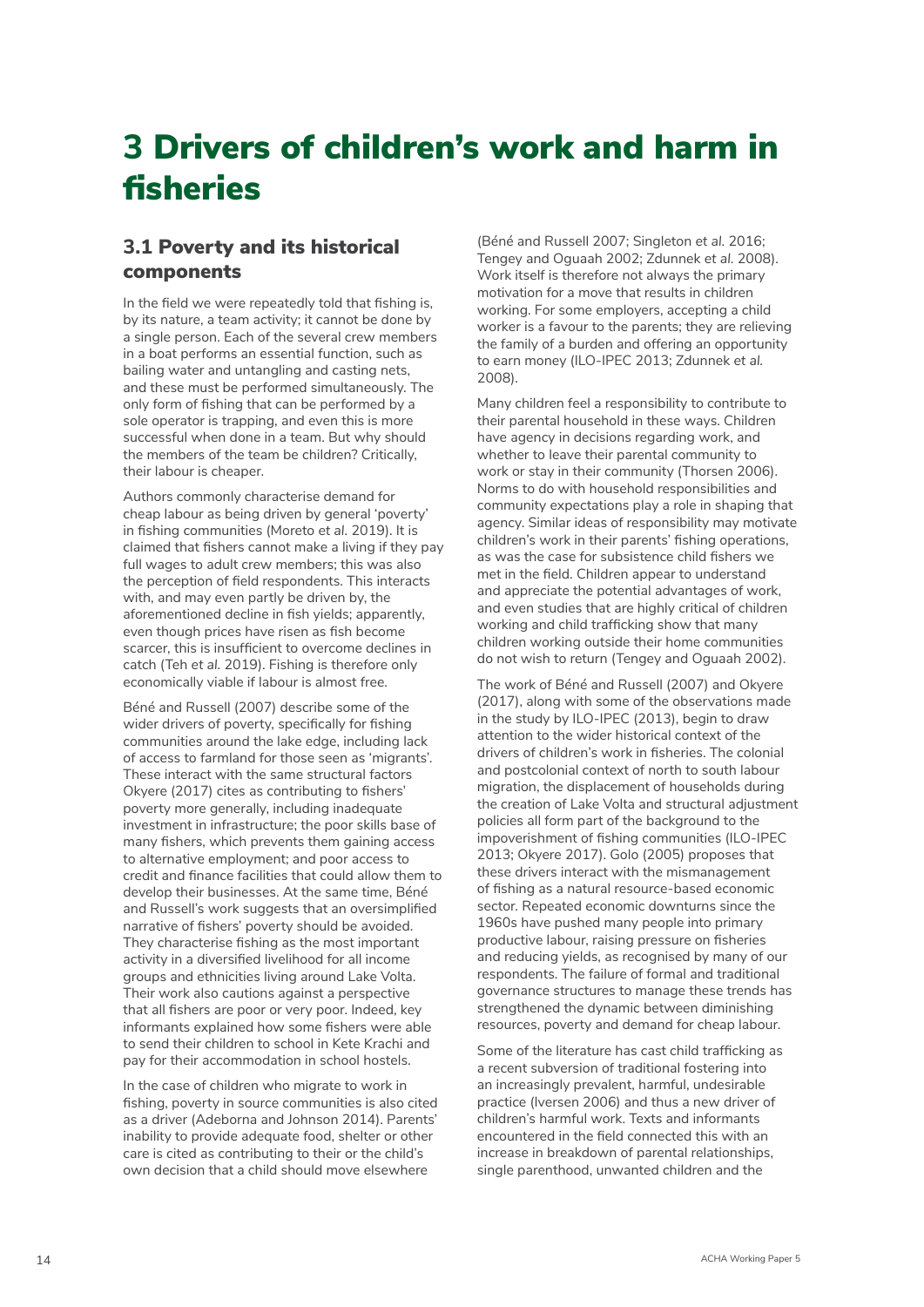decline of family values (ILO-IPEC 2013; Torell *et al.* 2015). Yet, as hinted at above, the relation between children's work, migration and fostering is much more nuanced (Golo 2005). Further qualitative and

then quantitative work is needed to understand whether the practices branded as 'trafficking' differ from more long-standing forms of child mobility, and what their relation is to children's harmful work.

# **4** Discourses and policy

#### **4.1** Discourses

Here, 'discourse' refers to how the issue of children's work is treated in media and policy. Though the lists above describe several modes of children's engagement in the fisheries, media, public, academic and policy discourse on children's work in the Lake Volta fisheries largely focuses on trafficking. 'Child rescue operations' are therefore often presented as an important solution to the most pressing problems of children's work in fishing. Field informants described how 'rescued' children can be sent to children's homes or refuges before being returned to their community. Some refuges are run by the government and others by non-governmental organisations (NGOs). Children may be in such homes for several years and, in instances of child rescue, adults accused of using a child's labour may be prosecuted and even fined or jailed.

These discourses on trafficking and rescuing were very evident during our field visits. Okyere's (2017) paper, like that of Huijsmans and Baker (2012), describes how NGOs in particular have an interest in promoting these discourses, as opposed to foregrounding structural and historical drivers of labour migration. Fundamentally, financial support for their activities depends on the proposition that child trafficking is a widespread and recurrent problem. Although all actors on the ground agreed that trafficking was a problem, it is hard to know how far the discourse had actually worked to the advantage of each. Although some NGOs had received resources to carry out sensitisation activities or rescues, government bodies responsible for social welfare in their district experienced a degree of reputational damage from this narrative.

Counter and complementary solutions to that of child rescue to a small degree are evident on the ground. In some cases, less drastic approaches are used alongside rescue operations to address the involvement of parents, suspected child traffickers and children in trafficking, and to manage the potential harm of children's work in fishing. For example, the Ghana Child Labour Strategic Initiative was a three-year project funded from 2007 to 2010 by the Legatum Foundation, a philanthropic organisation, to deal with child

labour and trafficking in the fishing communities of Lake Volta. While the project focused partly on rescues, it also undertook initiatives to introduce parents to alternative income-generating activities (Adeborna and Johnson 2014). The Social Welfare Department in Yeji also advocated community education on the disadvantages of and laws against child labour as an alternative to rescues. The opinion of department staff was that while they would perform rescues as a last resort, the rescues tended to damage relations between adults within a given family.

Despite recognition that rescue is only part of the solution, both the literature and especially stakeholders on the ground seem to present a less nuanced view of the problems associated with children's work in fishing. The dominant focus on trafficking has excluded consideration of other forms of mobility. Also, it has precluded an explicit problematisation of harmful work in itself, beyond its association with trafficking. Situations where children are obliged to perform hazardous work by their parents or kin were either ignored or seen as necessary and unavoidable, although regrettable.

There was no explicit recognition that children's engagement in hard, hazardous and harmful work is an unfortunate precursor to their adult working lives. As the major problem is perceived to be trafficking, notions of rescue, rehabilitation and return to 'home' dominate the proposed responses. This takes the focus off economic aspects of the fisheries such as labour costs, livelihood characteristics in general, or the exposure of children to harmful work in their parental communities. Another point frequently made in the literature is that such work is often carried out without personal protective equipment (ILO-IPEC 2013). This suggests that there is some acceptance that eradication of children's work is not so realistic, feasible or desirable; rather its amelioration is probably more realistic in the short term.

In the literature and discourse on the ground, children's work in fishing is rarely framed in terms of labour mobility. Its intersection with seasonal, chain, step, short- and long-term migration requires elucidation. The 2003 Ghana Child Labour Survey provides a useful starting point. Table 3 shows data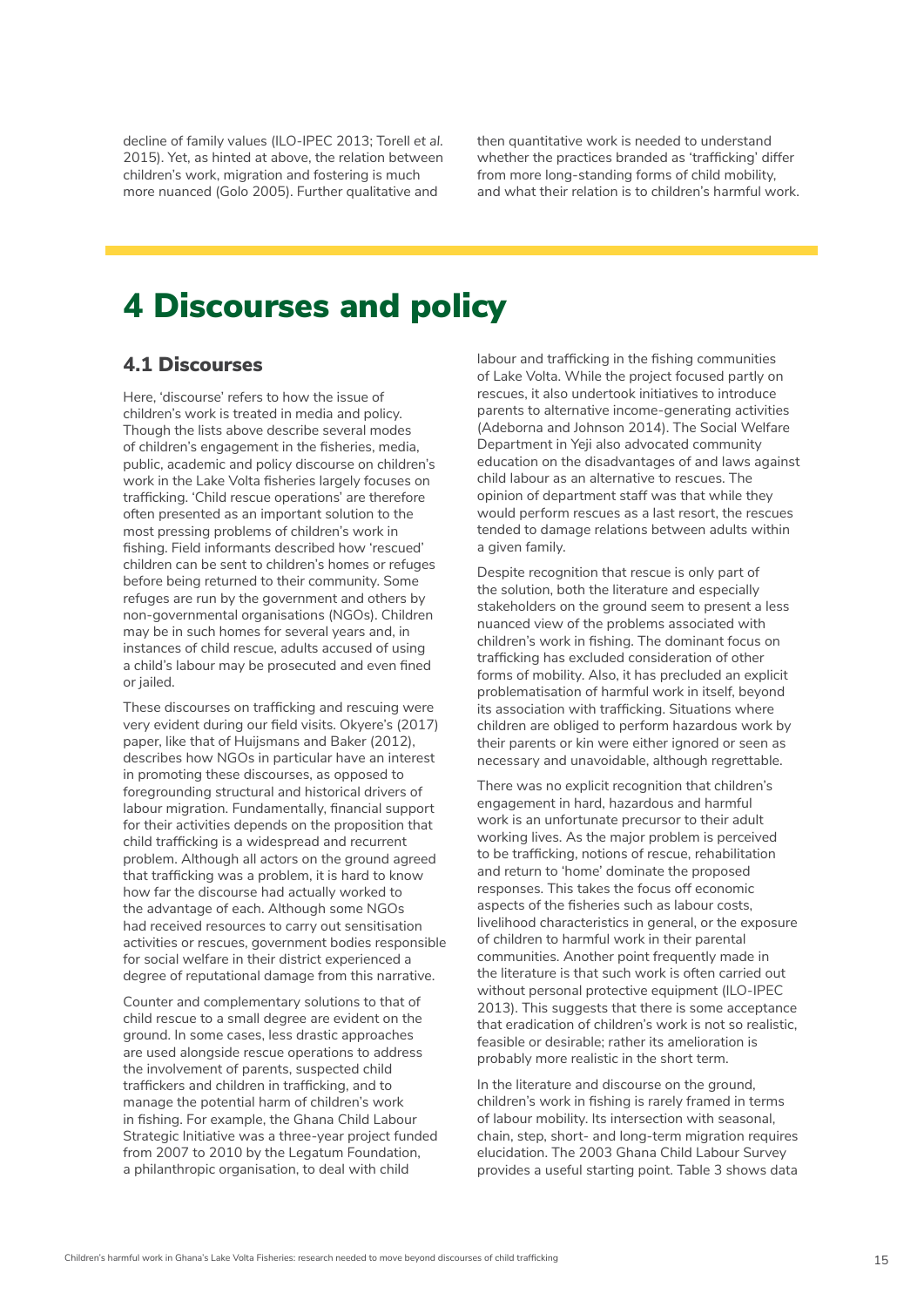#### Table 3. Data on reasons for moving, from a 2003 survey of working migrant children

|                           | Region*        |             |                           |               |
|---------------------------|----------------|-------------|---------------------------|---------------|
| Reason for moving         | Volta (%)      | Eastern (%) | <b>Brong Ahafo</b><br>(%) | Northern (%)  |
| Attending school/training | 33.8           | 29.8        | 44.4                      | 7.7           |
| Sent by parents           | 29.1           | 36.8        | 27.3                      | 65.8          |
| Other                     | 18.5           | 10.3        | 10.2                      | 10.3          |
| Came with parents         | 10.1           | 9           | 4.8                       | 2.6           |
| Lost parents              | 5.3            | 9.8         | 4.8                       | 9.4           |
| Marriage                  | 1.6            | 0.4         | $\overline{0}$            | 0.9           |
| Job transfer              | 1.1            | 0.9         | 1.1                       | 1.7           |
| Looking for job           | 0.5            | 1.3         | 5.9                       | $\mathcal{O}$ |
| Found job                 | $\overline{0}$ | 1.7         | 1.6                       | 1.7           |
| <b>Total</b>              | 189            | 234         | 187                       | 117           |

\* In 2003, Ghana had ten regions rather than the current 16. The 2003 Volta region is now split into Volta and Oti regions.

Source: based on GSS (2003: 47)

collected from migrant working children in 2003, for regions adjoining Lake Volta only. A deeper look into a contemporary version of these data would help understand forms of migration in more depth. It would be useful to understand whether young people 'sent here by parents' were sent to work, and whether working on a fishing boat was perceived as 'training'. Otherwise, these data would be hard to reconcile with the narrative of trafficking.

Work on children's migration elsewhere in West Africa shows that older children and youths often migrate alone or in groups for work, with or without the consent or assistance of their parents. In Ghana, children's autonomous seasonal migration has been reported for decades, particularly from north to south to work as head porters (Giese and Thiel 2015; Huijsmans 2012). While child placement and fostering are referred to in the fisheries literature (sometimes framed as an unfortunate historical precedent for trafficking), the prevalence of similar autonomous migration in fishing is not reported in the literature. As far as the fisheries are concerned, the discourse on child trafficking has filled this gap in understanding the relationship between child mobility and work.

If a framing of 'migration' or 'mobility' rather than 'trafficking' is considered appropriate, the significance of multiple forms of migration can

be considered. Families, including children, still occasionally migrate to take up fishing in lakeside locations, and children may migrate with their families, as well as individually or in groups with other children, for the reasons outlined above (e.g. to gain access to work or schooling, or because they are being fostered or have been orphaned). This may not have hitherto been sufficiently appreciated. The funders' reporting on the aforementioned Ghana Child Labour Strategic Initiative notes that implementing agencies could not always tell the difference between children who had migrated with parents and those who had been 'trafficked', leading to erroneous attempts to 'rescue' children from their own parents.

This also highlights that the discourse of 'rescue', as commonly employed, potentially conflates movement and harm, and may not address situations where children experience harm at the hands of their parents. Nor does it deal with the issue of classificatory parents – a biological uncle described as a 'little father', for example – and whether they treat biological and classificatory children differently. The differential experiences of migrants show that although migration can be a strategy by which people gain access to better livelihood opportunities, some migrants may have access to a more limited range of opportunities than indigenes, even when placed with kin (Golo 2005).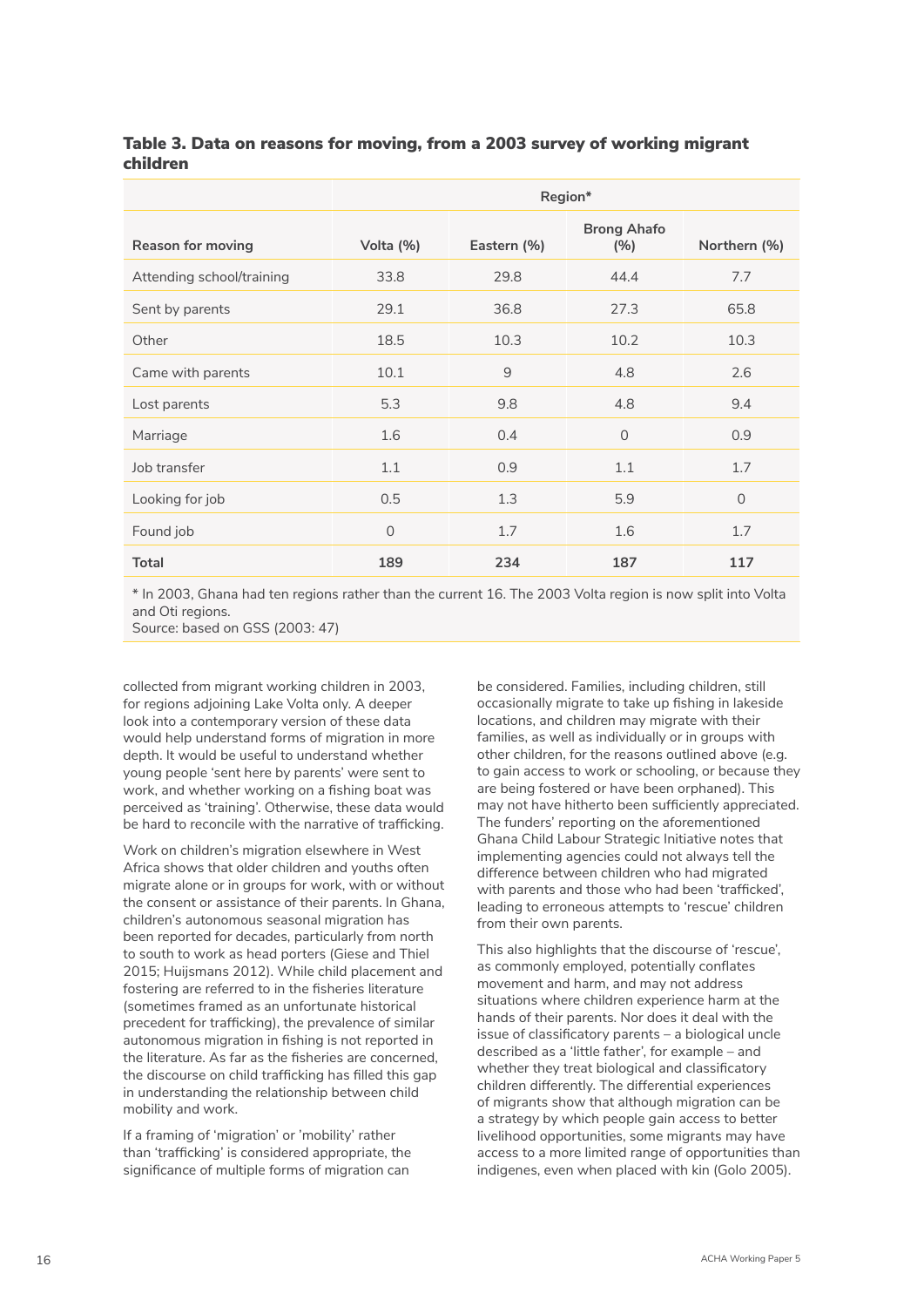Besides discourses of trafficking and rescue, policy-focused work, such as that carried out by ILO-IPEC (2013), has also advocated marketbased or value chain approaches, which may be informed by the contemporary dominant agricultural development frameworks that promote marketisation and commercialisation. These approaches focus on giving fishers business training to improve their profits and reduce demand for cheap child labour.

In academic work, human rights approaches have been used to address harmful children's work in fisheries, though they have been far more widely used to examine access to resources such as fishing grounds (Ratner, Asgard and Allison 2014). In such frameworks, children's rights would be situated in the context of workers' rights in general (*ibid*.). Authors such as Teh *et al*. (2019) suggest that human rights frameworks can only be instituted in a setting where legal pluralism is recognised. Also, ideas about human rights may not be shared by advocacy organisations and fishing communities.

The multiple opinions about the drivers and forms of children's work are as worthy of research as the work itself. So, there is a rationale for proposing qualitative and historical research on the development of different interpretations of children's work in fisheries. Combined with a more nuanced understanding of the forms of children's work, this could lead to real insight into the development of policy processes and their influences on children's work in fisheries.

### **4.2** Policy, practice and key stakeholders

Ghana has formally recognised child trafficking and child labour as problematic through ratification of international accords and specific legislation (Table 4), and this sympathetic policy environment may be a contributing factor to the prevalence of the anti-trafficking discourse. Nevertheless, the

| Date                                                    | Policy action and commentary                                                                                                                                                                                                                                                                                                                                            |  |
|---------------------------------------------------------|-------------------------------------------------------------------------------------------------------------------------------------------------------------------------------------------------------------------------------------------------------------------------------------------------------------------------------------------------------------------------|--|
| 1990                                                    | Ratification of the United Nations Convention on the Rights of the Child                                                                                                                                                                                                                                                                                                |  |
| 1998                                                    | The Children's Act (Act 560) brought into law the recommendations of the 1973 ILO Minimum<br>Age Convention for Admission to Employment (Convention No. 138) - people aged 13 years can<br>legally perform light work that does not threaten their health, safety or education; those aged 15<br>may do other non-hazardous work; and those 18 and over hazardous work. |  |
| 2000                                                    | Ghana ratified the 1999 ILO Worst Forms of Child Labour Convention (182)                                                                                                                                                                                                                                                                                                |  |
| 2002                                                    | Fisheries Act (Act 625) – this contains no mention of children's work                                                                                                                                                                                                                                                                                                   |  |
| 2003                                                    | Labour Act (Act 651) – Section 58 prohibits employment of people under 18 in hazardous work                                                                                                                                                                                                                                                                             |  |
| 2005                                                    | Human Trafficking Act (Act 694)                                                                                                                                                                                                                                                                                                                                         |  |
| 2007                                                    | Domestic Violence Act (Act 732)                                                                                                                                                                                                                                                                                                                                         |  |
| 2008                                                    | National Fisheries and Aquaculture Strategy – contains no mention of children's work                                                                                                                                                                                                                                                                                    |  |
| 2009                                                    | Human Trafficking Act (Act 694) amended                                                                                                                                                                                                                                                                                                                                 |  |
| 2010                                                    | National Plan of Action for the Elimination of Worst Forms of Child Labour in Ghana (2009–<br>2015)                                                                                                                                                                                                                                                                     |  |
| 2015                                                    | Child and Family Welfare Policy                                                                                                                                                                                                                                                                                                                                         |  |
| 2015                                                    | National Social Protection Policy                                                                                                                                                                                                                                                                                                                                       |  |
| 2016                                                    | National Plan of Action for the Elimination of Worst Forms of Child Labour in Ghana (2016-2020)                                                                                                                                                                                                                                                                         |  |
| 2018                                                    | Strategy on Anti-Child Labour and Trafficking in Fisheries formalised                                                                                                                                                                                                                                                                                                   |  |
| Source: based on MOFAD (2014) and authors' own research |                                                                                                                                                                                                                                                                                                                                                                         |  |

#### Table 4. Policy actions relevant to children working in Ghanaian fisheries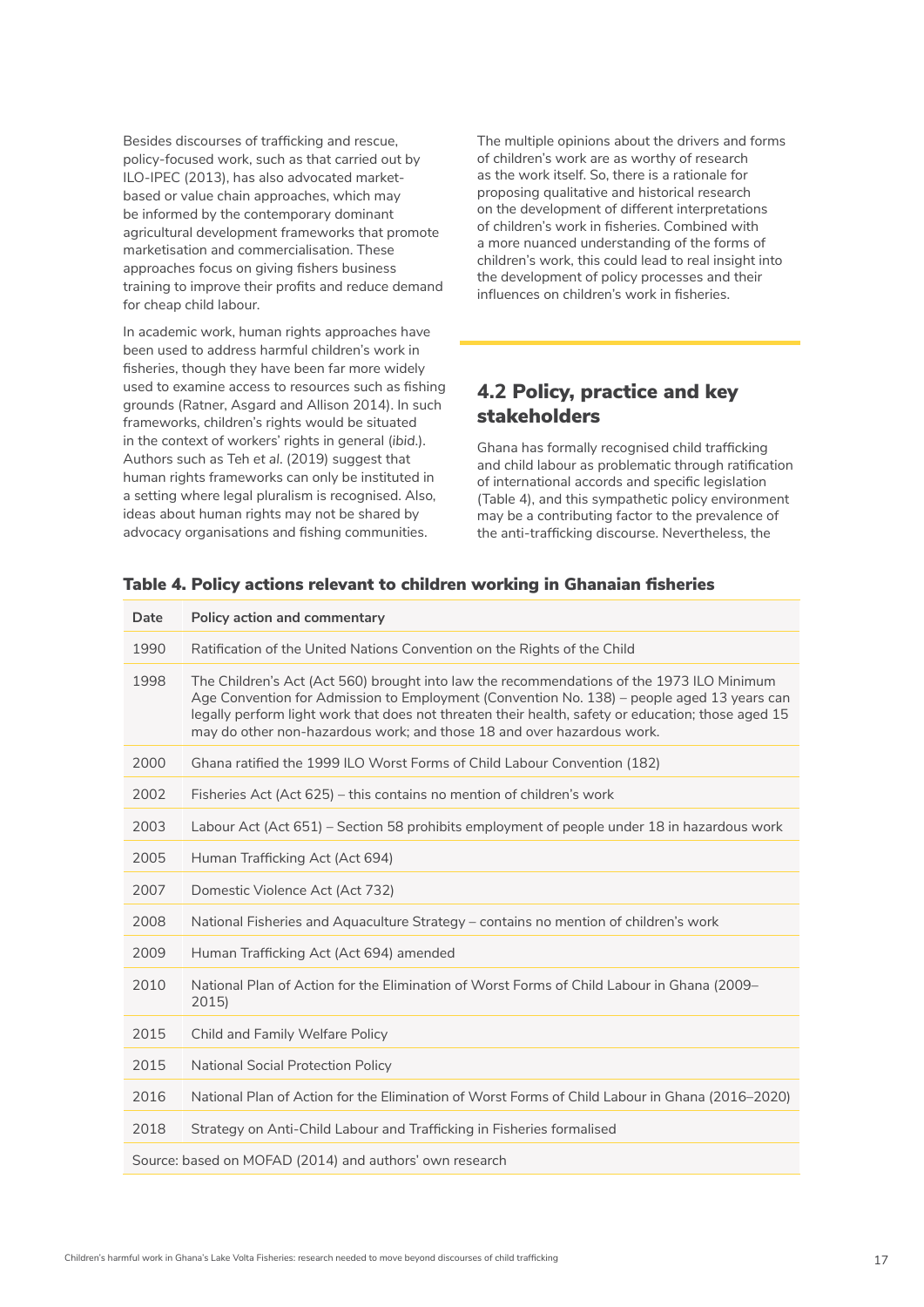| Government                                                       | <b>Industry bodies</b>                                                             | <b>Community actors</b>                | <b>Advocacy NGOs</b>                                 | International<br>organisations                                                                              |
|------------------------------------------------------------------|------------------------------------------------------------------------------------|----------------------------------------|------------------------------------------------------|-------------------------------------------------------------------------------------------------------------|
| Ministry of<br>Fisheries and<br>Aquaculture<br>Development       | Ghana Canoe<br>Fishermen Council                                                   | Chief fishermen<br>and market<br>women | Free the Slaves                                      | <b>ILO</b>                                                                                                  |
| <b>Fisheries</b><br>Commission                                   | General<br>Agricultural<br>Workers' Union of<br>the Trades Union<br>Congress-Ghana | Chiefs                                 | <b>Parent and Child</b><br>Foundation                | <b>UNICEF</b>                                                                                               |
| Ministry of<br>Employment and<br>Labour Relations                | Ghana Employers'<br>Association                                                    | Religious bodies                       | Challenging<br>Heights                               | <b>SNV</b>                                                                                                  |
| Ministry of<br>Education/Ghana<br><b>Education Service</b>       | <b>National Fisheries</b><br>Association of<br>Ghana                               | Parents                                | International<br><b>Needs</b>                        | <b>USAID</b>                                                                                                |
| Ministry of Gender,<br>Children and<br>Social Protection         | <b>Ghana National</b><br><b>Inshore Fisheries</b><br>Association                   | Children                               | <b>Engage Now</b><br>Africa                          | University of<br>Rhode Island,<br>under the<br>Sustainable<br><b>Fisheries</b><br>Management<br>Partnership |
| Labour Unit                                                      | National Inland<br>Canoe Fishermen<br>Council                                      | Youths                                 | Friends of the<br><b>Nation</b>                      |                                                                                                             |
| Anti-Human<br>Trafficking Unit of<br>the Ghana Police<br>Service | Local fishery<br>associations                                                      |                                        | Partners in<br>Community<br>Development<br>Programme |                                                                                                             |
| <b>Local District</b><br>Councils                                | <b>National Fish</b><br>Processors<br>and Traders<br>Association                   |                                        | Savana Signatures                                    |                                                                                                             |
| Ghana Navy                                                       |                                                                                    |                                        |                                                      |                                                                                                             |
| Department<br>of Community<br>Development and<br>Social Welfare  |                                                                                    |                                        |                                                      |                                                                                                             |
| Members of<br>Parliament                                         |                                                                                    |                                        |                                                      |                                                                                                             |
| Assembly<br>members                                              |                                                                                    |                                        |                                                      |                                                                                                             |
| Unit committee<br>members                                        |                                                                                    |                                        |                                                      |                                                                                                             |
| Source: based on ILO-IPEC (2013)                                 |                                                                                    |                                        |                                                      |                                                                                                             |

#### Table 5. Key actors, stakeholder groups and organisations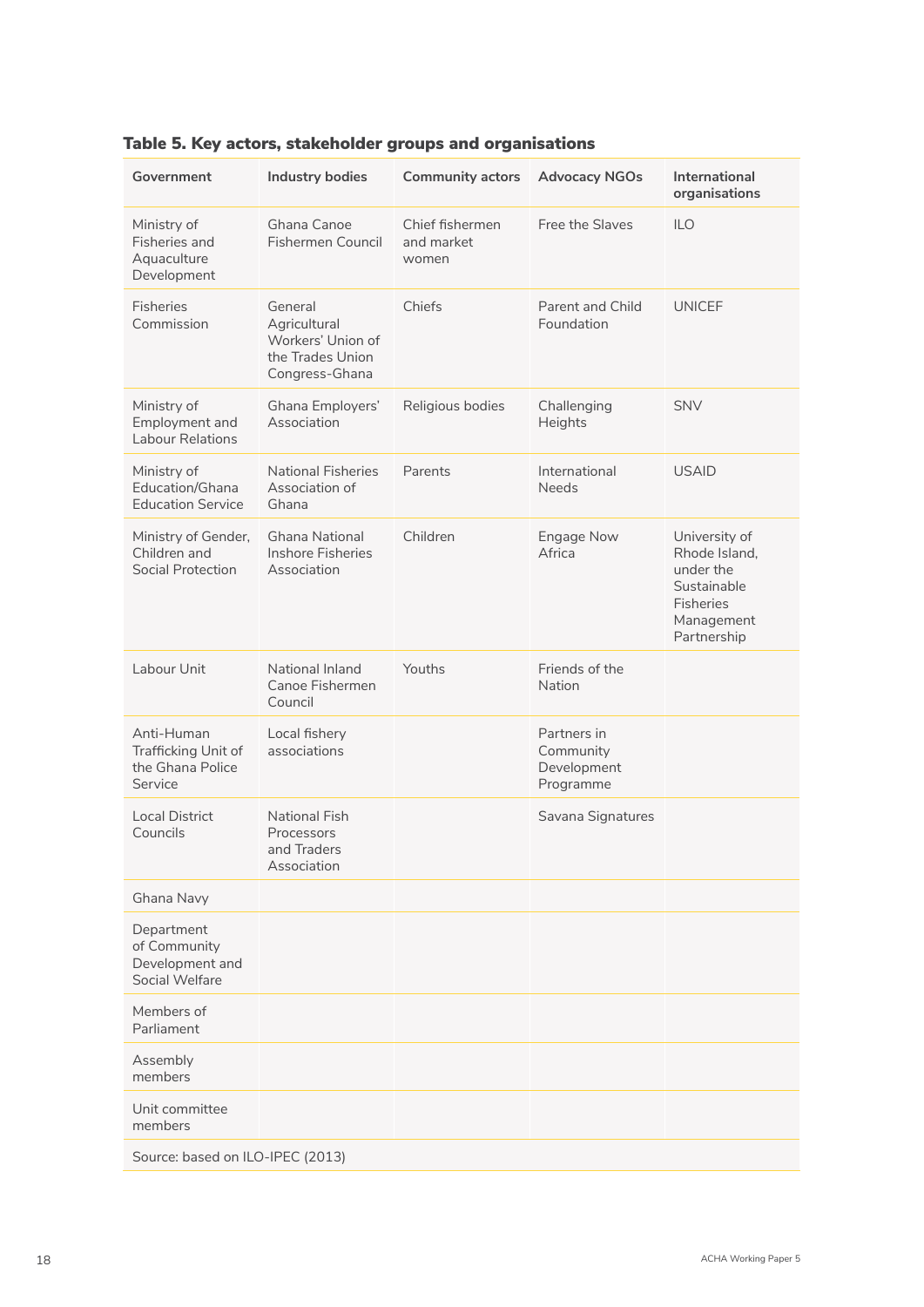specific manifestation of children's harmful work in the fishing industry is not recognised: neither the Fisheries Act nor the National Fisheries and Aquaculture Strategy specifically mention it.

One significant implication of this suite of legislation is that it legally defines children as people aged under 18 years, which does not always correspond to local understandings of social age and childhood (Golo 2005). Certainly, some people aged between 15 and 18 may need to perform potentially hazardous work to support their own children. An additional practicality is that not all children currently know their age, despite birth certificates having been mandatory since 1965.

Despite the array of relevant legislation, implementation of the various laws related to children's work is claimed to be weak (MOFAD 2014). So, in 2015 USAID, SNV (Netherlands Development Organisation) and the Fisheries Commission, with the input of the Ghana Agricultural Workers' Union, instigated the process of developing the Strategy on Anti-Child Labour and Trafficking in Fisheries. The strategy emphasises the 'Torkor Model', where community structures and informal labour groups are asked to take ownership of and responsibility for solving a problem, rather than relying on external agencies (MOFAD 2014). So, the interconnections between multiple stakeholders are increasingly recognised by donors and government as well as NGOs and academic and media analysis. The relevant groups of such actors are listed in Table 5.

# **5** Dynamics of children's work and harm in fisheries

#### **5.1** Work and school

Negative impacts on schooling were a major component of the discourse in the field, and are referred to in several publications (Sackey and Johannesen 2015; Singleton *et al.* 2016; Zdunnek *et al.* 2008). The complicated relationship between work and school has been hinted at above. The survey by ILO-IPEC (2013) of 90 employers reported that 75 per cent said their working children also attended school. From the sample of 350 parents, 53 per cent said their children had dropped out of school, with 34 per cent of those citing fishing-related reasons (ILO-IPEC 2013).

We critiqued above the binary perspective of Singleton *et al*. (2016), who divide working children into trafficked children and those working with parents, excluding consideration of other forms of migration. Singleton *et al*. (2016) suppose that trafficked children are less likely to attend school than those who are living with parents, and this perspective was repeated by actors we met in the field. It was claimed that when trafficked children do attend school, attendance is late or partial, or they fall asleep in the classroom, due to their participation in early morning fishing. By 2pm, some are leaving the classroom again to return to the lake.

These observations show that when any child – trafficked, fostered or living with parents – works very hard, their school attendance and learning are likely to be affected. However, corroborating the propositions of Singleton *et al*. (2016) that these effects are more likely to be seen among trafficked children (perceiving 'trafficked' to be synonymous with 'working'), some field sources said that fishers may send their own children to school while denying the same opportunity to other children who work for them. At Yeji and Kete Krachi, for instance, there are hostel facilities for students in basic schools, which are partly occupied by children of wealthier rural fishers.<sup>4</sup>

Nevertheless, some actors in the field, as well as authors, recognise that the picture is often more complex. For example, the trade-off between schooling and working may not be so easy to interpret. Schools are often weak or absent from fishing communities. Teachers are not well supported; there may be no accommodation for them and some new recruits, especially those trained in urban areas, are ill equipped to stay for extended periods in remote locations that lack infrastructure. Systemic failure to ensure the quality of learning at schools means that working is often a more reasonable choice for children, with more tangible, immediate rewards (Iversen 2006).

<sup>4</sup> Those who cannot afford hostel fees arrange with friends and relatives in towns for their children to stay with them and attend school.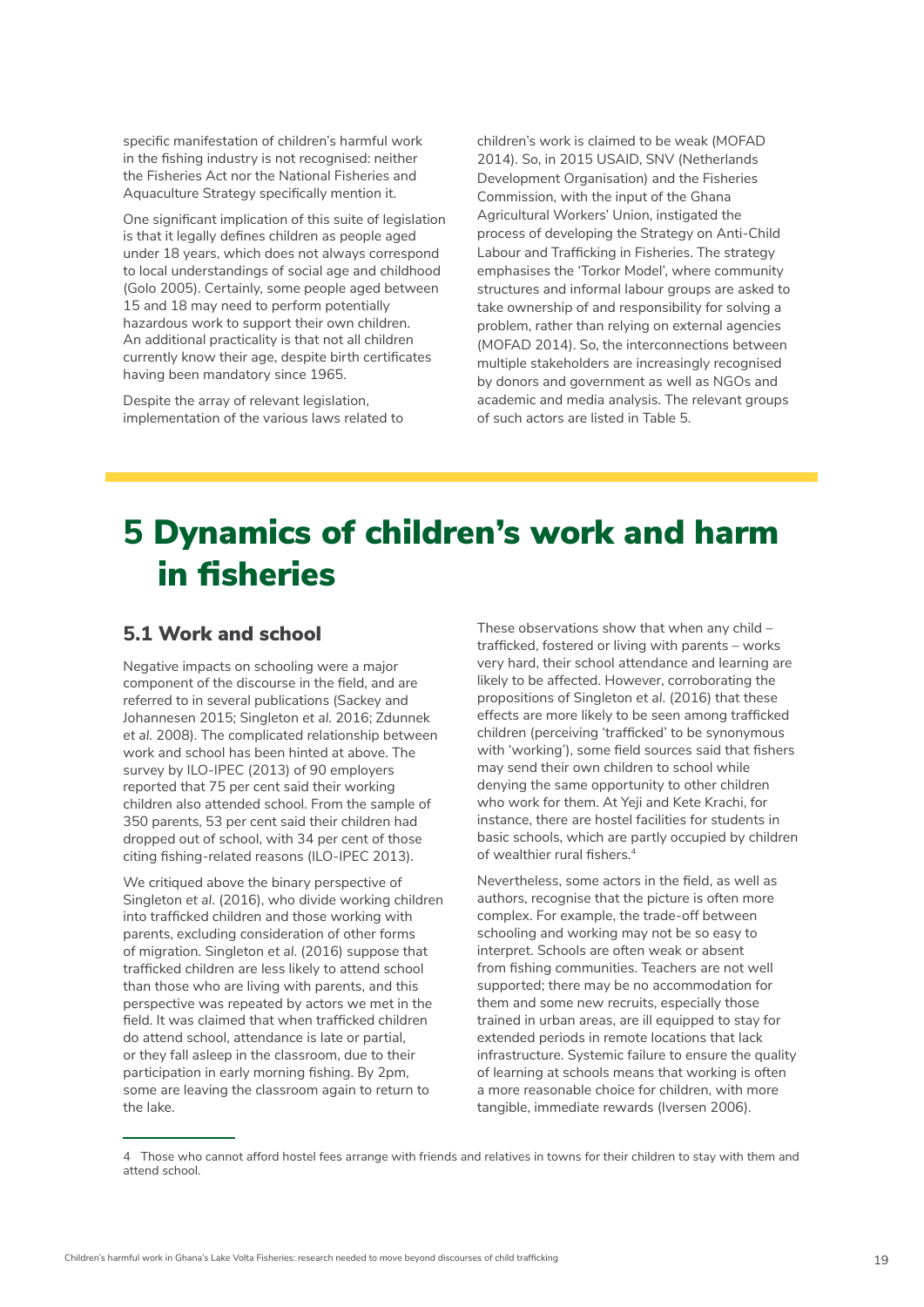When school opportunities are lacking in a child's home community, it may make sense for them to travel to another location to work and gain access to school in the process, albeit limited access (Singleton *et al.* 2016; Zdunnek *et al.* 2008). The literature also shows that there is often a positive interaction between work and school when school fees are met by children through their own work. School feeding programmes play an important role in many of these communities. Key informants mentioned that provision of school meals can act as an incentive for parents and fishers to send children under their care to school, and possibly even for parents to send their children to live in a community where they know there is a school feeding programme (Awojobi 2019; Ofei-Aboagye 2013).

For example, the headmen or village chiefs in the Ewe communities we visited around Yeji emphasised that they were not the indigenes of the area, and therefore had to refer to the Nchumuru 'land custodians' or indigenous chiefs in some matters. Some perceived that limited access to farming could accentuate the reliance on fishing labour and inability to pay high wages, and thus the reliance on children. This perception has also been reported in the popular media and grey literature (Béné and Russell 2007; Boyle 2013). It is important, therefore, that future research includes an ethno-professional dimension.

### **5.2** Ethno-professional and migrant identities

The continued tendency of different ethnic groups with ethno-professional fishing identities to perceive themselves as migrants means that some lakeshore communities have maintained fairly temporary structures in their settlements, even when those communities have existed for several generations. For example, houses may continue to be constructed from grass and wood rather than adobe and tin. In addition, the necessity to relocate when the lake floods makes more permanent structures a risky investment. The temporary appearance of those communities was cited in the field as having discouraged local governments from building permanent facilities and infrastructure such as schools or community centres, or installing electricity (ILO-IPEC 2013). This interacts with the prevalence of poverty as a driver of children's work, and links directly to the relationship between school and work.

Another implication of this self-perception as migrants is that individuals maintain close links with communities that are geographically distant; those living as far north as Yeji may refer to coastal communities such as Big Ada as 'home', and continue to visit 'home' for festivals and social visits. This can be the route by which fostered and trafficked children are sourced (Singleton *et al.* 2016) and voluntary migrants come to hear of working opportunities elsewhere, possibly participating in chain migration. Labour practices are intergenerational. Singleton *et al.* (2016) point out that trafficked children can then become traffickers themselves or fishers who go on to use trafficked children or their own children. The same applies to migrants. Indeed, we encountered such cases in the field.

It was mentioned that migrants may have limited access to farmland around their settlements, meaning that they rely on fishing to a great extent.

### **5.3** Relative harm when working with parents, family and strangers at home and away

This paper has suggested that not only trafficked children are exposed to harm. While some of the emotional and psychological harms involved in working relate to being displaced from their parental home, all working children risk being exposed to potential hazards such as arduous work and inclement weather conditions. Yet, evidence has been presented that trafficked children are less likely to attend school, are fed more poorly and have worse clothing than other children (Singleton *et al.* 2016).

Actors in the field suggested that fishers may feel that they own the children for whose services they may have paid and are therefore entitled to beat them or work them as hard as possible. A contrasting opinion was that some masters, under some conditions of service, may consider borrowed or fostered children as still belonging to someone else, and so they cannot beat or work them as hard as their biological children. Violence is not only meted out by masters, however; it happens between child workers, and between child workers and their supervisors, who may also be children.

These considerations, and the previous discussion about school and opportunity costs, make it clear that it is hard to make generalisations about the relative harm experienced by children working at 'home' or as fostered, employed or trafficked children in a new community. For example, Singleton *et al.* (2016) asked children working away from their parental community why they did not return home. Although some were prevented from leaving, or lacked the resources or knowledge to do so, others considered their situation to be better than in their parental community, largely because of the greater availability of food.

This issue of relative harm is worthy of further attention. It seems important to organise the factors that must be considered when thinking about the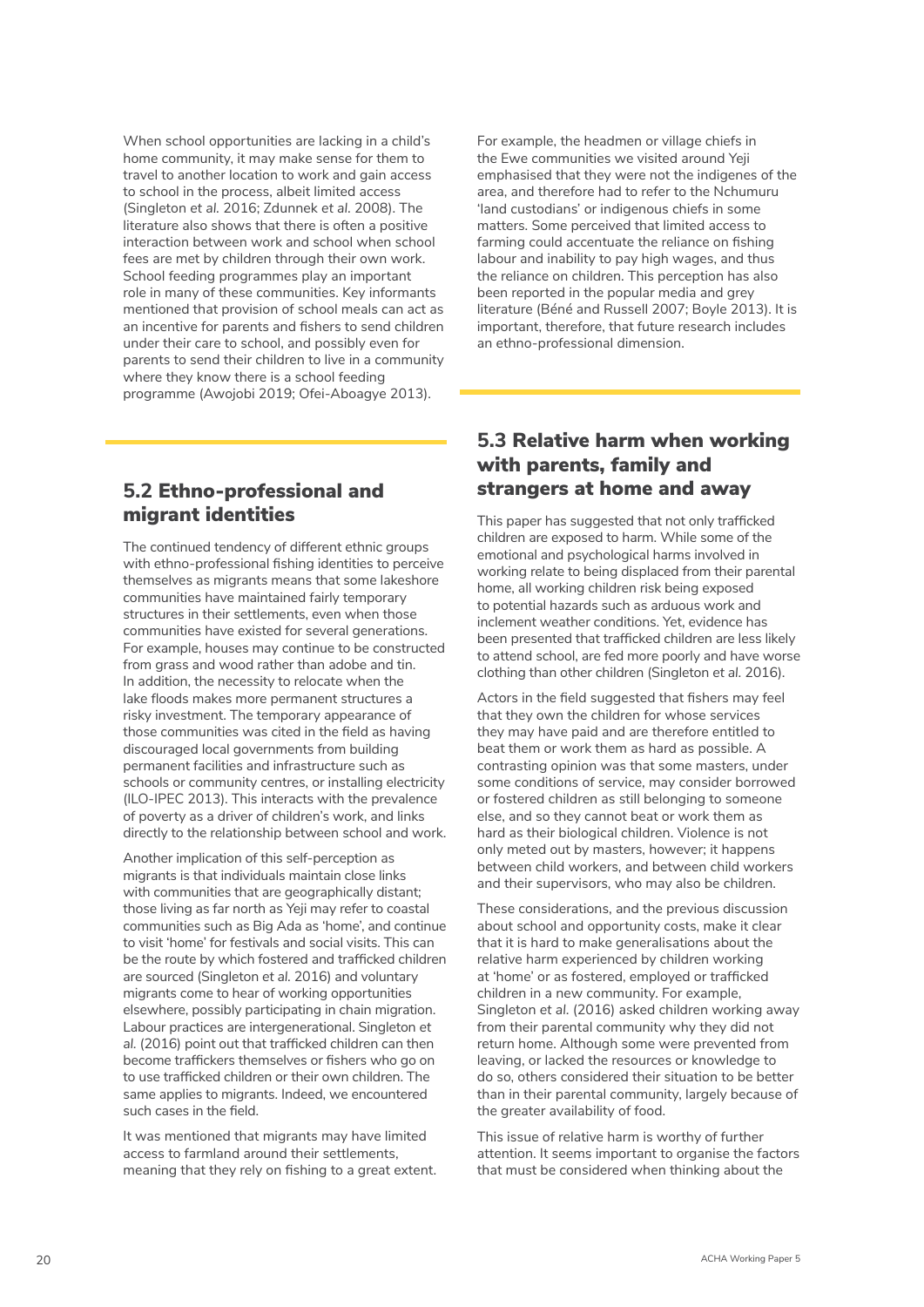harm each working child experiences, and whether their experience is relatively worse than any alternative situation they may be exposed to. Such considerations include:

- *• The type of work boys and girls are obliged to do at different ages or take on to earn an income.*
- *• The hours of work, both in total and in terms of whether they interfere with schooling, sleeping or other activities the child may value, such as play, sports or church attendance.*
- *• Non-structural factors such as the disposition of their master and/or supervisor(s).*
- *• Any protective equipment they are provided with.*
- *• The norms associated with bringing up children in the source communities, including family systems and social values perceived as conventional.*
- *• The availability of alternative livelihood activities, food and healthcare facilities and quality schooling either in the community where they are working, or in the home or source community from where they may have come.*

### **5.4** Children's own motivations and agency

It is possible that some children appreciate the opportunity to develop their ethno-professional identity as an adult through fishing and fishmongering roles. Some children exercise their agency in the decision to work, perceiving immediate advantages such as earnings, greater availability of food or the opportunity to attend school (Anarfi and Kwankye 2009; Frempong-Ainguah *et al.* 2009; Thorsen 2006). Longer-term benefits they may consider include developing skills for future work, including leadership and decisionmaking skills they may not have the chance to develop at school (Sackey and Johannesen 2015). The general literature on migration in West Africa has considered the role of migration in providing young people with opportunities to develop their reproductive identities as spouses and parents and that, for some ethnic groups, opportunities for girls and boys vary widely in this regard (Thorsen 2010). This is an unexplored area in relation to the ethnic groups who dominate the Lake Volta fisheries.

There is little understanding of how these motivations affect decisions about working, migrating to the lake, leaving the lake or working in other locations. So to what extent do children really have a choice in what work they do and who they work with? Evidence from the literature and our field respondents suggests that trafficked children frequently have to perform tasks they do not wish to do that can be dangerous, notably diving into deep water to free nets. It is unclear whether the same applies to other child migrants. Conversely, some young people we met were willingly carrying out very low-volume subsistence fishing to support their family's food and nutritional security. There is therefore a need for participatory research that takes young people's own perspectives as a starting point.

### **5.5** Seasonality and the nature of fishing

Some of the relatively immutable practicalities of fishing shape the nature of children's work. Fish are more abundant in certain seasons, and though fishing can be carried out throughout the year, children are often drafted in to deal with large catches or in anticipation of larger catches at specific times of year (Iversen 2006).

Also, the hunting-gathering nature of lake fishing is such that income is more directly related to the daily labour input than in activities such as farming, animal rearing or aquaculture, where there is a set sequence of tasks to be performed over time to bring a crop to harvest (Béné and Russell 2007). More labour input has the potential to lead to larger catches; without putting in more labour there is no chance of further gain, even if the returns are incrementally less for each unit of labour added. The cheaper labour is, the greater the potential profit. And, the way that fishing can be practised on a daily rather than seasonal basis means that it can play a role as a supplemental activity in a diversified livelihood, or even a way to gain cash for inputs into longer-term enterprises such as business, farming or livestock rearing. These realities promote the ad hoc involvement of all children in fishing, not just those who may be brought to a community specifically in order to fish.

### **5.6** Proposed solutions to different problems – rescues and market structures

The dominant focus is currently on trafficking as the perceived problem and child rescue as the preferred solution, alongside an emerging preference among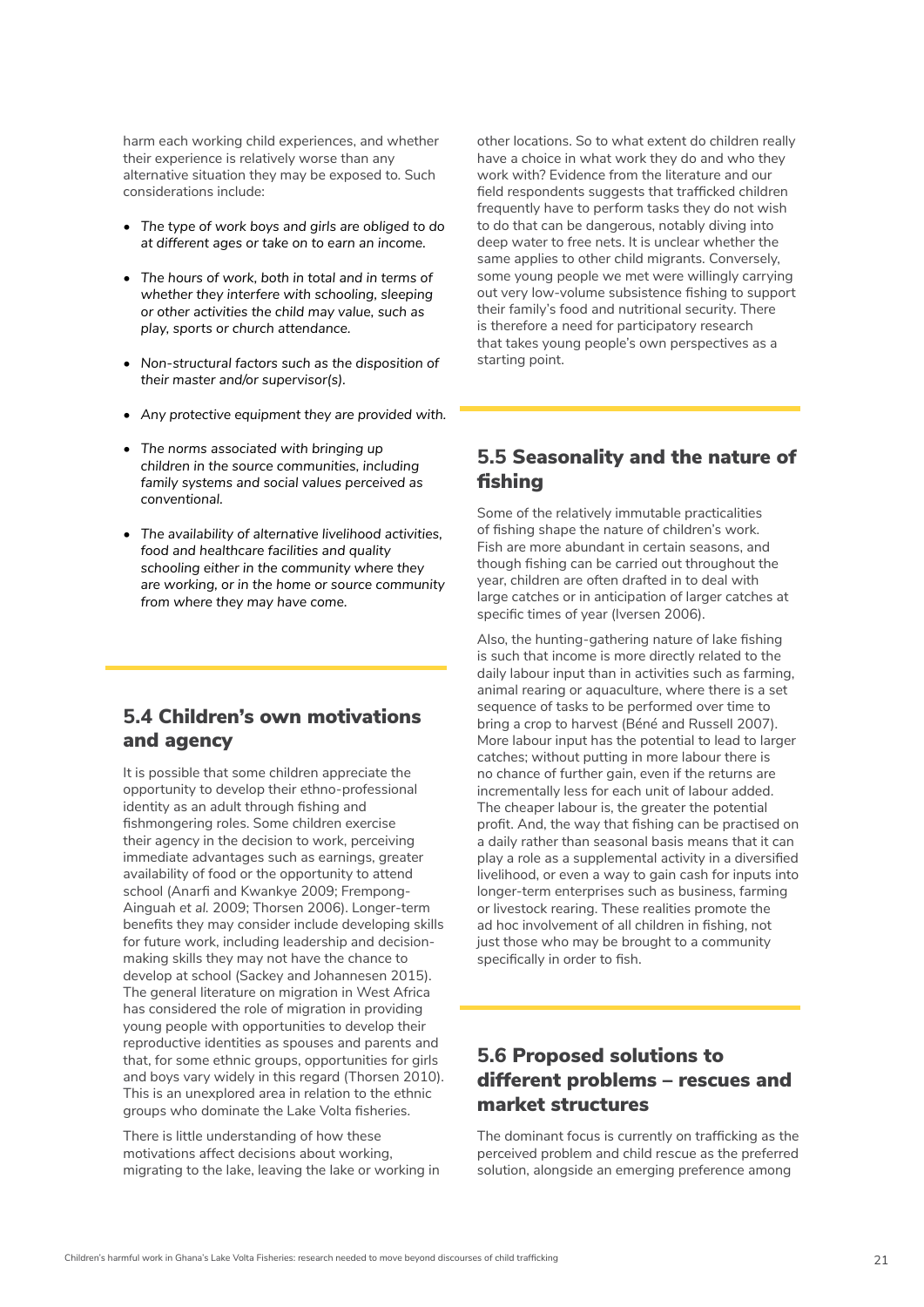professionals for softer approaches based on community education and monitoring. However, during our field visit, there were some signs that children's harmful work was being recognised as a problem not always linked to trafficking, thus requiring a different type of solution.

Raising willingness to pay for fish has been mentioned in the literature as a solution to the demand for cheap labour. The willingness to pay for other desirable attributes such as sustainability has been mobilised in sustainable value chains around the world; for example, the Fairtrade system (McClenachan, Dissanayake and Chen 2016). Still, it has to be borne in mind that the fish value chains in question are largely domestic; any changes in price therefore have food and nutrition security implications, particularly for the poor.

In a national-scale analysis of Ghana's fisheries, Failler, Beyens and Asiedu (2014) proposed aquaculture of tilapia, in particular, as a way to change the relationship between labour inputs and profits considered to feed demand for cheap child labour. Trapping rather than net fishing was mentioned to have a similar effect. A similar value chain-based solution is business training, thought to reduce demand for cheaper labour by raising profits. Smoking fish for export is seen by some as another way to raise the value of fish products and thus, supposedly, the amount that can be spent on adult rather than child labour, even though the regulatory requirements are currently beyond most fishers (*ibid*.).

Perhaps reflecting a recognition that elimination of children's work may not be realistic, or even desirable, informants suggested that changes in the nature of conflicting activities could be as useful, in some regards, as changes to children's work. For example, the conflict with schooling for the boys and the few girls who do early-morning fishing could be tackled by changing school hours or term dates in fishing communities to enable children to fish in the morning and evening. School holidays could similarly be organised around the fishing season (ILO-IPEC 2013). At Lala, community members revealed that when school lateness and absenteeism were too high due to early-morning fishing by children, the community leaders together with Ghana Education Service officials and teachers decided to start classes at 11am and finish at 5.30pm. However, this strategy did not work because the same children were leaving school by 2pm to go back to fish. A compromise is likely to be necessary.

Poverty more generally was blamed in the literature and in the field as a driver of children's work. Tackling the wider structural drivers of poverty cannot be framed simply as a mechanism for reducing children's work. Yet, recognising these interactions shows that attempts to focus on drivers of harmful children's work as a specific issue have to be undertaken alongside initiatives to improve wellbeing and labour conditions generally. Widening the scope further, these efforts will only be meaningful when considered in the context of structural and historical drivers.

# **6** Conclusions

#### **6.1** Research questions

Some of the issues associated with children's work in fisheries are fairly well understood, such as the gender disaggregation of tasks. Areas where further research is required include the relative experiences of children working with their parents and with other adults at multiple nodes of the value chain; and trends linked to changing governance structures, availability of ecological resources and infrastructural development. This is a dynamic situation of change in economic, social and ecological contexts, and the characteristics of children's work seem to be changing along with these phenomena. Four research questions warrant further attention.

**RQ1: What is the prevalence of children's work, children's harmful work and different forms of migration in the Lake Volta fisheries?** In particular,

quantitative data are lacking on the prevalence of phenomena outside trafficking, and even on certain aspects of trafficking. It is not currently possible to speak with any certainty about the proportion of businesses that use children; the proportion of working children who are with parents, relatives or strangers; or the proportion of different groups of working children who are harmed. Gender- and age-disaggregated data would fill a gap in the understanding, as precise data on girls' exposure to harmful work and the allocation of work among children of different ages are currently very limited.

**RQ2: What contributes to the preoccupation with child trafficking in the Lake Volta fisheries?**  There has been little explicit exploration of the construction of discourses in this domain. These include perceptions of childhood, work, harm and of who is at risk of harm. Perceptions of whether work comprises exploitation or training for arduous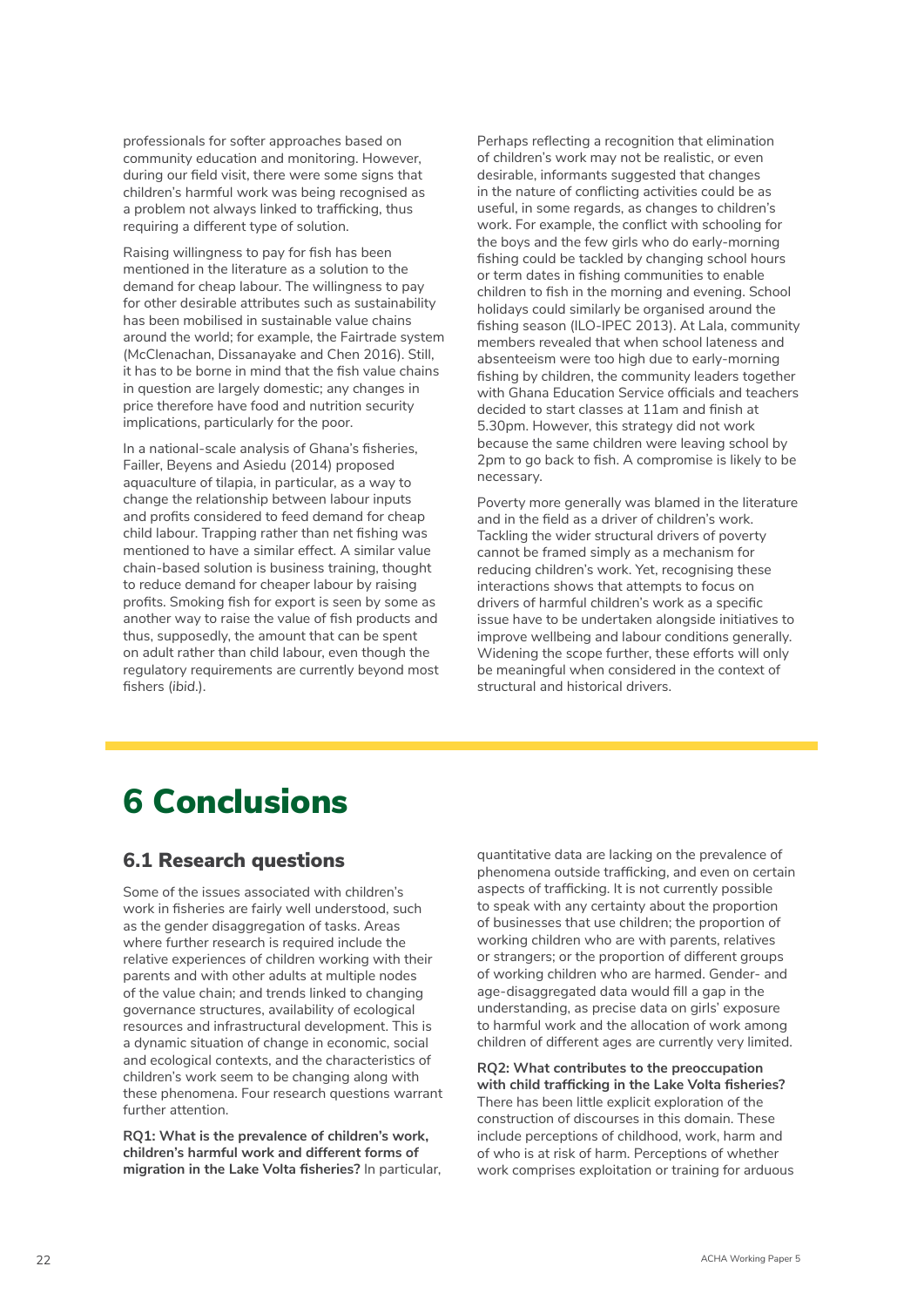adult occupations are partly conditional on the nature of the work performed, but also partly shaped by dominant media and policy discourses, and institutional agendas. It will be important to understand why the discourse of trafficking dominates; why the hazardous nature of work is not seen as a problem for children or for labourers in general; who is defined as a child in different contexts; and what is seen as hazardous or harmful work, and for whom. A linked question relates to why there has been a focus on lake fishing as opposed to fish processing and marketing.

**RQ3: How do structural, ecological and historical contexts shape children's work, what is considered to be hazardous work and children's experience of harm?** The wider structural context also merits further attention. This includes the intricacies of the interactions between fishing work and schooling, and historical motivations for labour mobility more broadly. The role in children's work of poverty – and more importantly, its drivers and intergenerational transmission – also needs unpacking, along with value chain and pricing considerations. All this is nested in a particular ecological context. Factors such as the seasonality of fishing and current trends (e.g. declines in catches) interact with the aforementioned labour costs and migration patterns to characterise contemporary fishing. How these structural realities affect the hazards that different children are exposed to and the harm that some of them experience also need to be considered.

**RQ4: How does children's own agency shape their work in fisheries?** There is room for a deeper understanding of how much children with different characteristics (e.g. age, gender, ability) make choices to work, and about what work to do, and in some cases to migrate to work in fisheries. This agency interacts with other forces and these interactions also require further research.

### **6.2** Suggested fieldwork

A package of qualitative and quantitative work could address the research questions above. It may be appropriate to conduct a set of qualitative work first in fishing communities, to understand existing types of children's work and workers. Quantitative work would follow. The final task would involve qualitative work in source and destination communities, examining drivers and experiences of children's work.

Interviewees in source communities may be relatives of those encountered in fishing communities. Historical and media analysis, and key stakeholder interviews, could proceed throughout. Links should be made with local NGOs, but also

government and traditional authority stakeholders, who should be gatekeepers. These include chiefs, 'chairmen' of local community groups, fishers' and fishmongers' trade associations, and local departments of social welfare and community development. Representatives from local municipal assemblies and Ghana Education Service may also be helpful as facilitators, as well as informants in some locations.

#### **6.2.1 Qualitative**

- 1 Interviews with adult fishers and children in source and fishing communities, addressing the motivations for and understanding of the recruitment of child workers, the relationship between unpaid work and employment, the experience of hazardous work and harm in family businesses and other situations beyond 'trafficking', and motivations for migrating or working.
- 2 Interviews with adult fishers and children in source and fishing communities, focusing on understandings of children and of harm. Though we define a child as a person under 18 years old, we will use this work to understand local meanings of 'child' and 'childhood', and thus what local people understand as appropriate categories of younger and older children, and how they may differ between girls and boys. This will be used to understand perceptions of appropriate work for those categories of people.
- 3 Research activities with children exploring their options, needs, opportunities and preferences, and the relative advantages of different work roles and tasks.
- 4 Interviews with service managers to understand structural issues related to provision of services such as education, health and infrastructure.
- 5 Interviews with adults in fishing communities, focusing on histories of fishing in an ecological context, and their understanding of the interactions between environmental, technological and economic change, and resource and labour use and availability.
- 6 Expert interviews and literature review on the same issues as in (2).
- 7 Interviews with key discourse managers including media representatives.
- 8 A review of historical media items and reports.

The initial qualitative work could take place in communities that were named in the field and in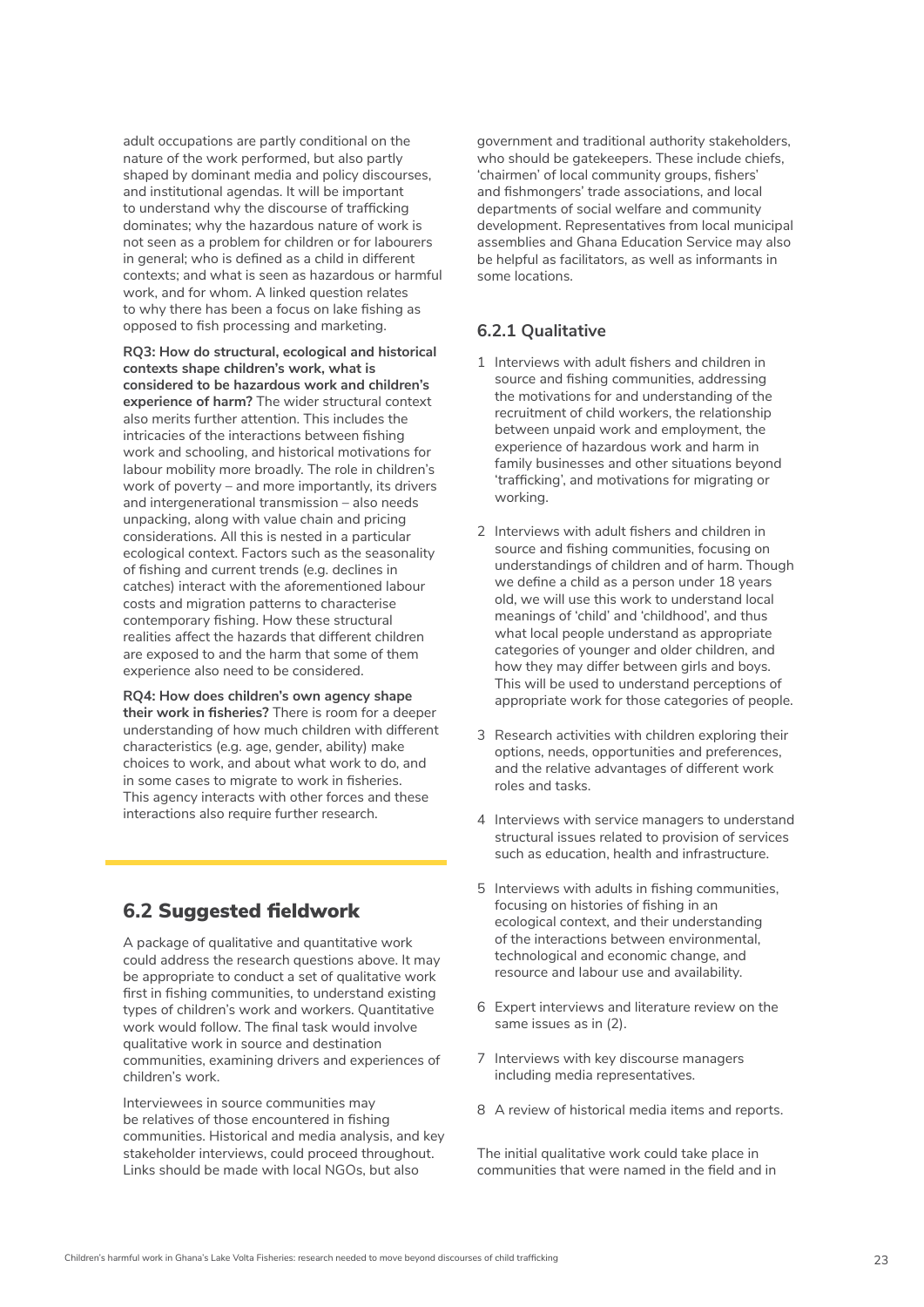| <b>Table 6. Proposed communities for</b> |
|------------------------------------------|
| initial qualitative data collection      |

| <b>Fishing communities</b> | Labour source<br>communities |
|----------------------------|------------------------------|
| Agbezuge                   | <b>Flmina</b>                |
| Kortokorpe                 | Moree                        |
| Donkorkrom                 | Apam                         |
| Kajaji                     | Winneba                      |
| Kpando                     | Senya-Beraku                 |
| Kete-Krachi                | Ada                          |
| Dambai                     | Anglo                        |
| Atimpoku                   |                              |
| Senchi                     |                              |

the literature as notorious for being sources of and destinations for child workers (listed in Table 6). But, simultaneously, there should be investigations in an equal number of lesser-known communities around the lakeshore. These could be sampled on a spatial basis, selecting villages on a map that are equidistant from those listed in column 1 of Table 6. Selection of lesser-known source communities will be more difficult. It could be done based on those which are mentioned only once as sources in the fishing communities. These would therefore be sampled last.

#### **6.2.2 Quantitative**

This might involve a randomly sampled survey in 12–20 fishing communities around the whole lake, the aim of which would be to quantify:

- 1 The proportion of children in those communities living with (one or both) parents, or categorised as fostered, migrant or trafficked children, and the ways fostering arrangements, migration and trafficking are organised. This would draw on the insights gained from qualitative task (2) above, on local understandings of categories of children.
- 2 The proportion of each group that is working and the arrangements under which they work.
- 3 The nature, frequency and duration of the work they carry out.
- 4 The proportion of each group that is harmed through work and how often. Again, this must be preceded by the above qualitative work to understand what is considered as harm, including emotional, psychological and physical aspects, and considering how 'reversible' these harms may be.
- 5 The proportion of each group attending school full-time or part-time and carrying out other livelihood activities.
- 6 Perceptions of those children about the work they perform.
- 7 The proportion of fishing businesses that use children for labour.
- 8 The proportion of fishing businesses that use children who experience harm.
- 9 The proportion of fishers who use children under different types of arrangements.
- 10The demographic details of child workers (e.g. age, ethnicity).

The quantitative work should take place in communities randomly selected from a map. Lead gatekeepers have already been identified and major institutions contacted, as in Table 1.

#### **6.2.3 Contingency plans due to coronavirus movement restrictions**

- *• Current guidance in Ghana is that fieldwork can still be conducted outside major cities (Accra, Kumai, Obuasi) provided social-distancing protocols are observed. Meeting respondents in groups of less than 25 people is allowed. For the foreseeable future, this work would have to be performed by team members already in Ghana, as foreign nationals can no longer travel there.*
- *• Phone interviews with key informants could be performed if movement restrictions were to extend to the study area.*
- *• A media review could be conducted remotely.*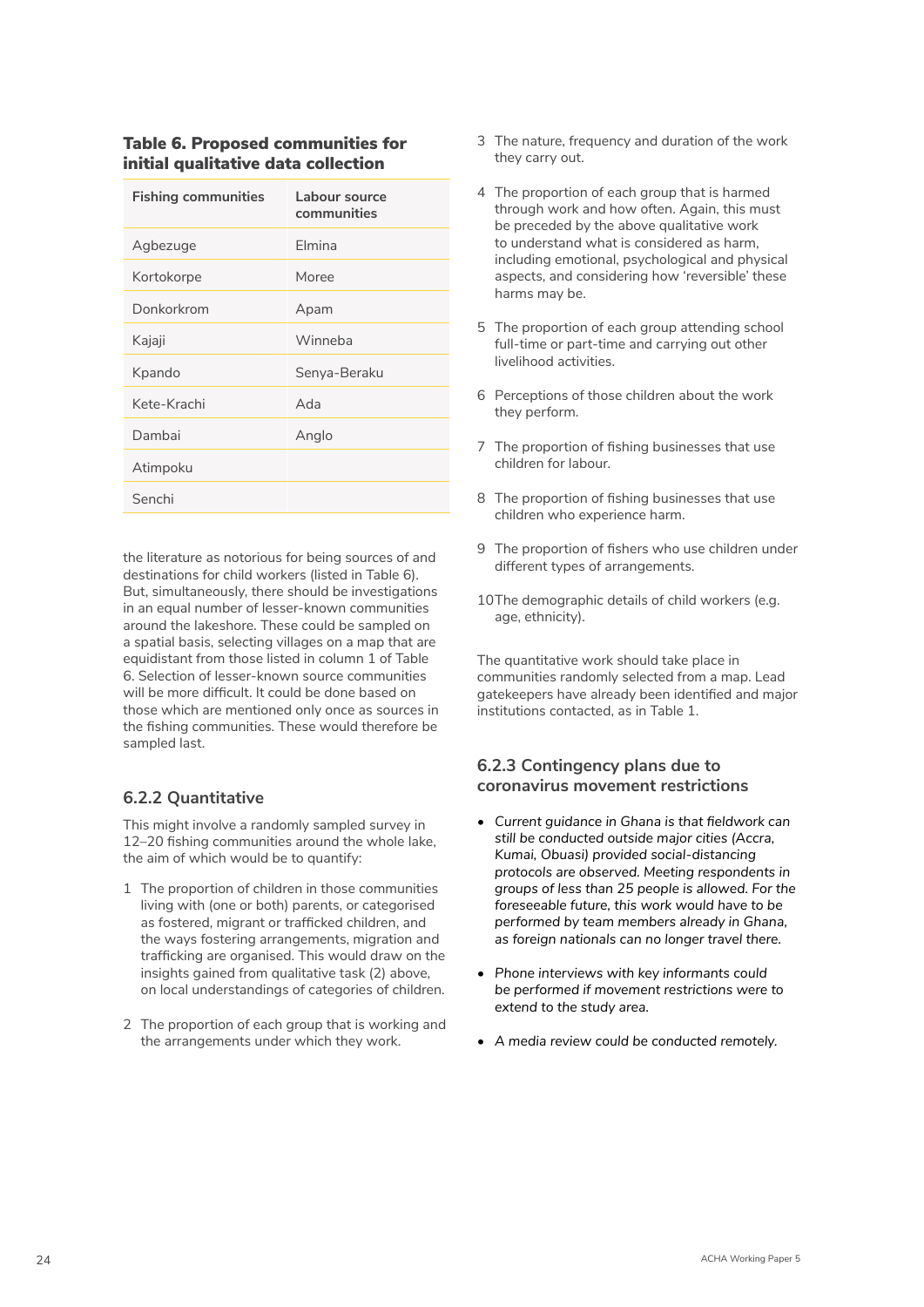### References

Adeborna, D. and Johnson, K. (2014) *Child Labour Literature Review and Scoping Study Report: Ghana*, Sustainable Fisheries Management Project (SFMP)

Anarfi, J.K. and Kwankye, S.O. (2009) *Independent Migration of Children in Ghana*, Legon: Institute of Statistical, Social and Economic Research (ISSER), University of Ghana

Awojobi, O. (2019) 'A Systematic Review of the Impact of Ghana's School Feeding Programme on Educational and Nutritional Outcomes', *Agro-Science* 18.2: 42–50

Béné, C. and Russell, A.J. (2007) *Diagnostic Study of the Volta Basin Fisheries: Part 2 Livelihoods and Poverty Analysis, Current Trends and Projections*, Cairo: WorldFish Center

Boyden, J. and Howard, N. (2013) '**[Why Does Child](http://doi.org/10.1080/14733285.2013.817661)  [Trafficking Policy Need to be Reformed? The](http://doi.org/10.1080/14733285.2013.817661)  [Moral Economy of Children's Movement in Benin](http://doi.org/10.1080/14733285.2013.817661)  [and Ethiopia](http://doi.org/10.1080/14733285.2013.817661)**', Children's Geographies 11.3: 354–68 (accessed 13 October 2020)

Boyle, L. (2013) '**[Child Trafficking: A Symbol](https://www.graphic.com.gh/features/opinion/child-trafficking-a-symbol-of-poverty-and-vulnerability.html)  [of Poverty and Vulnerability](https://www.graphic.com.gh/features/opinion/child-trafficking-a-symbol-of-poverty-and-vulnerability.html)**', *Graphic Online*, 20 December (accessed 16 April 2020)

Chisholm, N.G. (1983) *Response of Some Rural Communities in South-East Ghana to Economic Recession 1982*, Cambridge: African Studies Centre, Cambridge University

Failler, P.; Beyens, Y. and Asiedu, B. (2014) *Value Chain Analysis of the Fishery Sector in Ghana, with Focus on Quality, Environmental, Social, Sustainable, Food Safety, Organic Requirements and its Compliance Infrastructure, US/GHA/06/005 – Contract No. 3000018889. Draft Final Report – 17/06/2014*, Accra: Aets Apave

Fosu, A.K. and Aryeetey, E. (2008) 'Ghana's Post-Independence Economic Growth 1960–2000', in E. Aryeetey and R. Kanbur (eds), *Economy of Ghana: Analytical Perspectives on Stability, Growth and Poverty*, Suffolk: Boydell & Brewer

Frempong-Ainguah, F.; Badasu, D. and Codjoe, S. (2009) 'North-South Independent Child Migration in Ghana: The Push and Pull Factors', in J.K. Anarfi and S.O. Kwankye (eds), *Independent Migration of Children in Ghana*, Lagon-Accra: ISSER, University of Ghana

Giese, K. and Thiel, A. (2015) '**[Chinese Factor in the](http://doi.org/10.1080/14649365.2014.998266)  [Space, Place and Agency of Female Head Porters](http://doi.org/10.1080/14649365.2014.998266)  [in Urban Ghana](http://doi.org/10.1080/14649365.2014.998266)**', *Social and Cultural Geography* 16.4: 444–64 (accessed 13 October 2020)

Golo, H.K. (2005) 'Poverty and Child Trafficking in Ghana: A Study of the Fishing Sector', unpublished masters dissertation, The Hague: Institute of Social Sciences (ISS)

GSS (2003) **[Ghana Child Labour Survey](https://cocoainitiative.org/knowledge-centre-post/ghana-child-labour-survey/)**, Accra: Ghana Statistical Service (GSS) (accessed 16 April 2020)

Harrison, M.E. (2010) *Child Labour in the Ghanaian Fishing Industry; A Review of Situational Reports from 1996–2010 for Some Selected Fishing Communities*, University College of Education – Winneba, Ghana Education Service

Hashim, I. and Thorsen, D. (2011) *Child Migrants in Africa*, London: Zed Books

Huijsmans, R. (2012) 'Background Paper on Young Migrants in Urban Ghana, Focusing Particularly on Young Female Head Porters (Kayayei)', paper written for Plan Netherlands

Huijsmans, R. and Baker, S. (2012) '**[Child](http://doi.org/10.1111/j.1467-7660.2012.01786.x)  [Trafficking: "Worst Form" of Child Labour,](http://doi.org/10.1111/j.1467-7660.2012.01786.x)  [or Worst Approach to Young Migrants?](http://doi.org/10.1111/j.1467-7660.2012.01786.x)**', *Development and Change* 43.4: 919–46 (accessed 13 October 2020)

ILO-IPEC (2013) *Analytical Study on Child Labour in Volta Lake Fishing in Ghana*, Geneva: ILO-International Programme on the Elimination of Child Labour, International Labour Organization

Iversen, V. (2006) *Children's Work in Fisheries: A Cause for Alarm*, Sustainable Fisheries Livelihoods Programme, Rome: Food and Agriculture Organization

Kansanga, M. *et al.* (2019) '**[Traditional Agriculture](http://doi.org/10.1080/13504509.2018.1491429)  [in Transition: Examining the Impacts of](http://doi.org/10.1080/13504509.2018.1491429)  [Agricultural Modernization on Smallholder](http://doi.org/10.1080/13504509.2018.1491429)  [Farming in Ghana Under the New Green](http://doi.org/10.1080/13504509.2018.1491429)  [Revolution](http://doi.org/10.1080/13504509.2018.1491429)**', *International Journal of Sustainable Development and World Ecology* 26.1: 11–24 (accessed 13 October 2020)

Kielland, A. (2008) *Child Labor Migration in Benin: Incentive, Constraint or Agency?: A Multinomial Logistic Regression*, Saarbrücken: VDM Verlag

Kielland, A. and Sanogo, I. (2002) *Burkina Faso: Child Labour Migration from Rural Areas*, Washington DC: World Bank

McClenachan, L.; Dissanayake, S.T.M. and Chen, X.J. (2016) '**[Fair Trade Fish: Consumer Support for](http://doi.org/10.1111/faf.12148)  [Broader Seafood Sustainability](http://doi.org/10.1111/faf.12148)**', *Fish and Fisheries* 17.3: 825–38 (accessed 13 October 2020)

Miescher, S.F. (2014) **[' "Nkrumah's Baby": The](http://doi.org/10.1007/s12685-014-0112-8)  [Akosombo Dam and the Dream of Development](http://doi.org/10.1007/s12685-014-0112-8)  [in Ghana, 1952–1966](http://doi.org/10.1007/s12685-014-0112-8)**', *Water History* 6.4: 341–66 (accessed 13 October 2020)

MOFAD (2014) *Strategy on Anti-Child Labour and Trafficking in Fisheries. Towards the Eradication of Child Labour and Trafficking in Ghanaian Fishing Communities*, Accra: Ministry of Fisheries And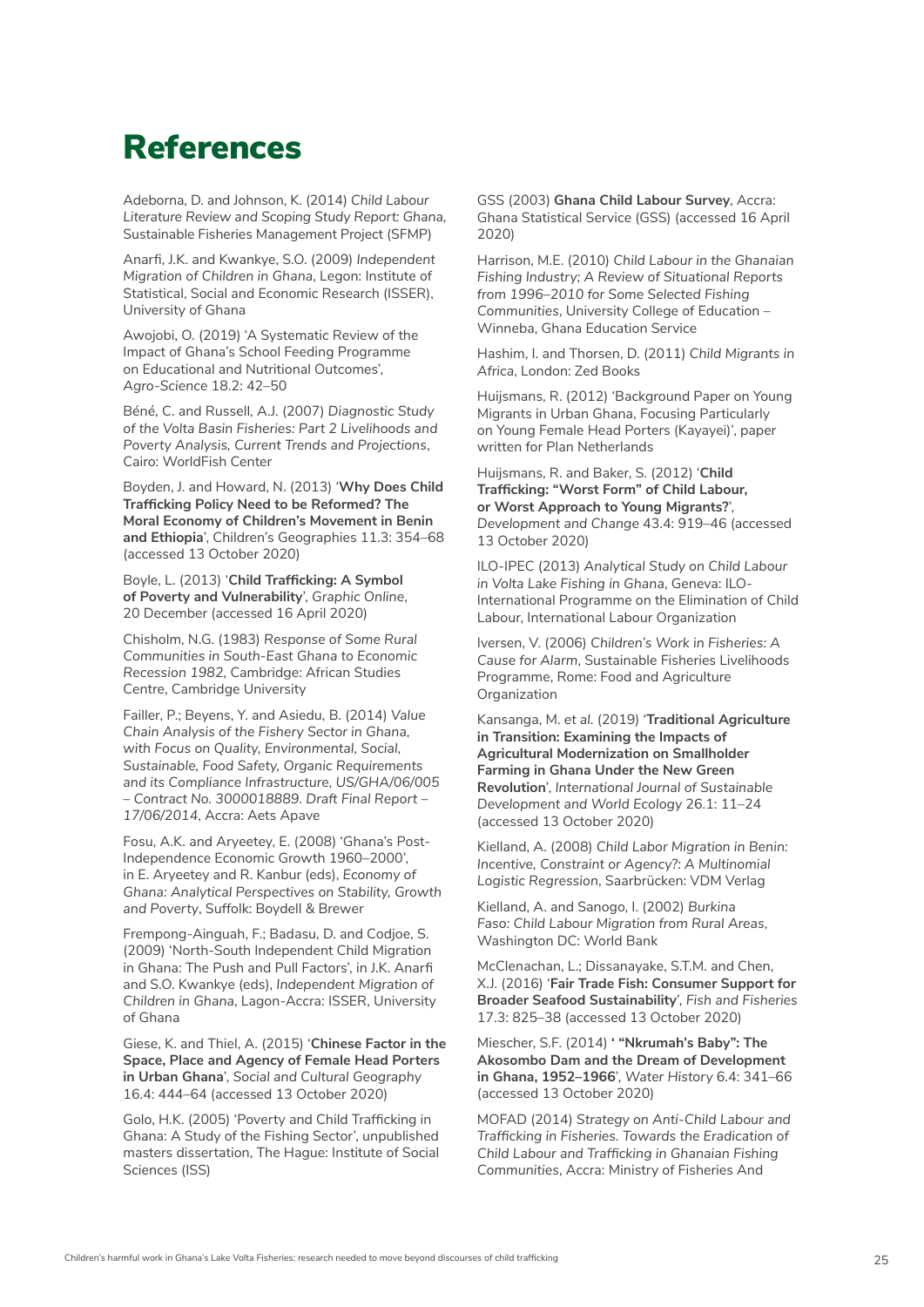Aquaculture Development (MOFAD), Fisheries Commission

Moreto, W.D.; Charlton, R.W.; DeWitt, S.E. and Burton, C.M. (2019) '**[The Convergence of](http://doi.org/10.1080/01639625.2019.1594587)  [CAPTURED Fish and People: Examining the](http://doi.org/10.1080/01639625.2019.1594587)  [Symbiotic Nature of Labor Trafficking and Illegal,](http://doi.org/10.1080/01639625.2019.1594587)  [Unreported and Unregulated Fishing](http://doi.org/10.1080/01639625.2019.1594587)**', *Deviant Behavior* 41.6: 1–17 (accessed 13 October 2020)

Ofei-Aboagye, E. (2013) *Advancing Social Accountability in Social Protection and Socio-Economic Interventions: The Ghana School Feeding Programme*, Accra: Institute of Local Government Studies

Okyere, S. (2017) ' "Shock and Awe": A Critique of the Ghana-centric Child Trafficking Discourse', *Anti‑Trafficking Review* 9: 92–105

Plange, N. (1979) '**[Underdevelopment in Northern](http://doi.org/10.1080/03056247908703393)  [Ghana: Natural Causes or Colonial Capitalism?](http://doi.org/10.1080/03056247908703393)**', *Review of African Political Economy* 6.15–16: 4–14 (accessed 13 October 2020)

Raschid-Sally, L.; Akoto-Danso, E.K.; Kalitsi, E.; Ofori, B. and Koranteng, R. (2008) 'The Resettlement Experience of Ghana Analyzed via Case Studies of the Akosombo and Kpong Dams', presented at the 9th Annual Symposium on Poverty Research in Sri Lanka, 'Exploring Experiences of Resettlement', November 2008

Ratner, B.D.; Asgard, B. and Allison, E.H. (2014) '**[Fishing for Justice: Human Rights, Development,](http://doi.org/10.1016/j.gloenvcha.2014.05.006)  [and Fisheries Sector Reform](http://doi.org/10.1016/j.gloenvcha.2014.05.006)**', *Global Environmental Change-Human and Policy Dimensions* 27: 120–30 (accessed 13 October 2020)

Sackey, E.T. and Johannesen, B.O. (2015) '**[Earning](http://doi.org/10.1177/0907568214566079)  [Identity and Respect Through Work: A Study](http://doi.org/10.1177/0907568214566079)  [of Children Involved in Fishing and Farming](http://doi.org/10.1177/0907568214566079)  [Practices in Cape Coast, Ghana](http://doi.org/10.1177/0907568214566079)**', *Childhood: A Global Journal of Child Research* 22.4: 447–59 (accessed 13 October 2020)

Serra, R. (2009) 'Child Fostering in Africa: When Labor and Schooling Motives May Coexist', *Journal of Development Economics* 88.1: 157–70

Singleton, K.; Stone, K.B. and Stricker, J. (2016) *Child Trafficking into Forced Labor on Lake Volta, Ghana: A Mixed-Methods Assessment*, Washington DC: International Justice Mission

Songsore, J. and Denkabe, A. (1995) *Challenging Rural Poverty in Northern Ghana: The Case of the Upper-West Region*, University of Trondheim: Centre for Environment and Development

Songsore, J.; Denkabe, A.; Jebuni, C.D. and Ayidiya, S. (2001) 'Challenges of Education in Northern Ghana: A Case for Northern Ghana Education. Trust Fund (NETFUND)', in Y. Saaka (ed.), *Regionalism* 

*and Public Policy in Northern Ghana*, New York NY: Peter Lang

Teh, L.C.L. *et al.* (2019) '**[The Role of Human Rights](https://doi.org/10.1371/journal.pone.0210241)  [in Implementing Socially Responsible Seafood](https://doi.org/10.1371/journal.pone.0210241)**', *PLoS ONE* 14.1: e0210241 (accessed 5 November 2020)

Tengey, W. and Oguaah, E. (2002) *The Little Ghanaian Slaves Cry for Help: A Report on Child Trafficking in Ghana*, Accra: African Centre for Human Development

Thorsen, D. (2019) 'Work Opportunities and Frictions for Rural Child Migrants in West African Cities', in M. Bourdillon and G.M. Mutambwa (eds), *The Place of Work in African Childhoods*, Dakar: Council for the Development of Social Science Research in Africa (CODESRIA)

Thorsen, D. (2014) '**[Jeans, Bicycles and Mobile](http://doi.org/10.1057/9781137280671)  [Phones: Adolescent Migrants' Material](http://doi.org/10.1057/9781137280671)  [Consumption in Burkina Faso](http://doi.org/10.1057/9781137280671)**', in A. Veale and G. Dona (eds), *Child and Youth Migration: Mobilityin-Migration in an Era of Globalization*, Basingstoke and New York NY: Palgrave Macmillan (accessed 7 December 2020)

Thorsen, D. (2010) '**[The Place of Migration in Girls'](https://utpjournals.press/doi/10.3138/jcfs.41.2.265)  [Imagination](https://utpjournals.press/doi/10.3138/jcfs.41.2.265)**', *Journal of Comparative Family Studies* 41.2: 265–80 (accessed 7 December 2020)

Thorsen, D. (2009) '**[From Shackles to Links in the](http://doi.org/10.1080/08039410.2009.9666439)  [Chain: Theorising Adolescent Boys' Relocation](http://doi.org/10.1080/08039410.2009.9666439)  [in Burkina Faso](http://doi.org/10.1080/08039410.2009.9666439)**', *Forum for Development Studies* 36.2: 301–27 (accessed 7 December 2020)

Thorsen, D. (2006) 'Child Migrants in Transit: Strategies to Become Adult in Rural Burkina Faso', in C. Christiansen, M. Utas and H.E. Vigh, (eds), *Navigating Youth, Generating Adulthood: Social Becoming in an African Context*, Uppsala: Nordic Africa Institute

Thorsen, D. and Hashim, I. (2011) 'Contexts of Migration', in I. Hashim and D. Thorsen (eds), *Child Migration in Africa*, London and New York NY: Zed Books

Torell, E.; Owusu, A. and Okyere Nyako, A. (2015) *Ghana Fisheries Gender Analysis*, Narragansett RI: USAID/Ghana SFMP

Van de Glind, H. (2010) *Migration and Child Labour: Exploring Child Migrant Vulnerabilities and Those of Children Left-Behind*, ILO-IPEC Working Paper, Geneva: International Programme on the Elimination of Child Labour, International Labour Office

Zdunnek, G. *et al.* (2008) *Child Labour and Children's Economic Activities in Agriculture in Ghana*, SLE Publication Series S233, Berlin: Centre for Advanced Training in Rural Development (SLE), Humbolt University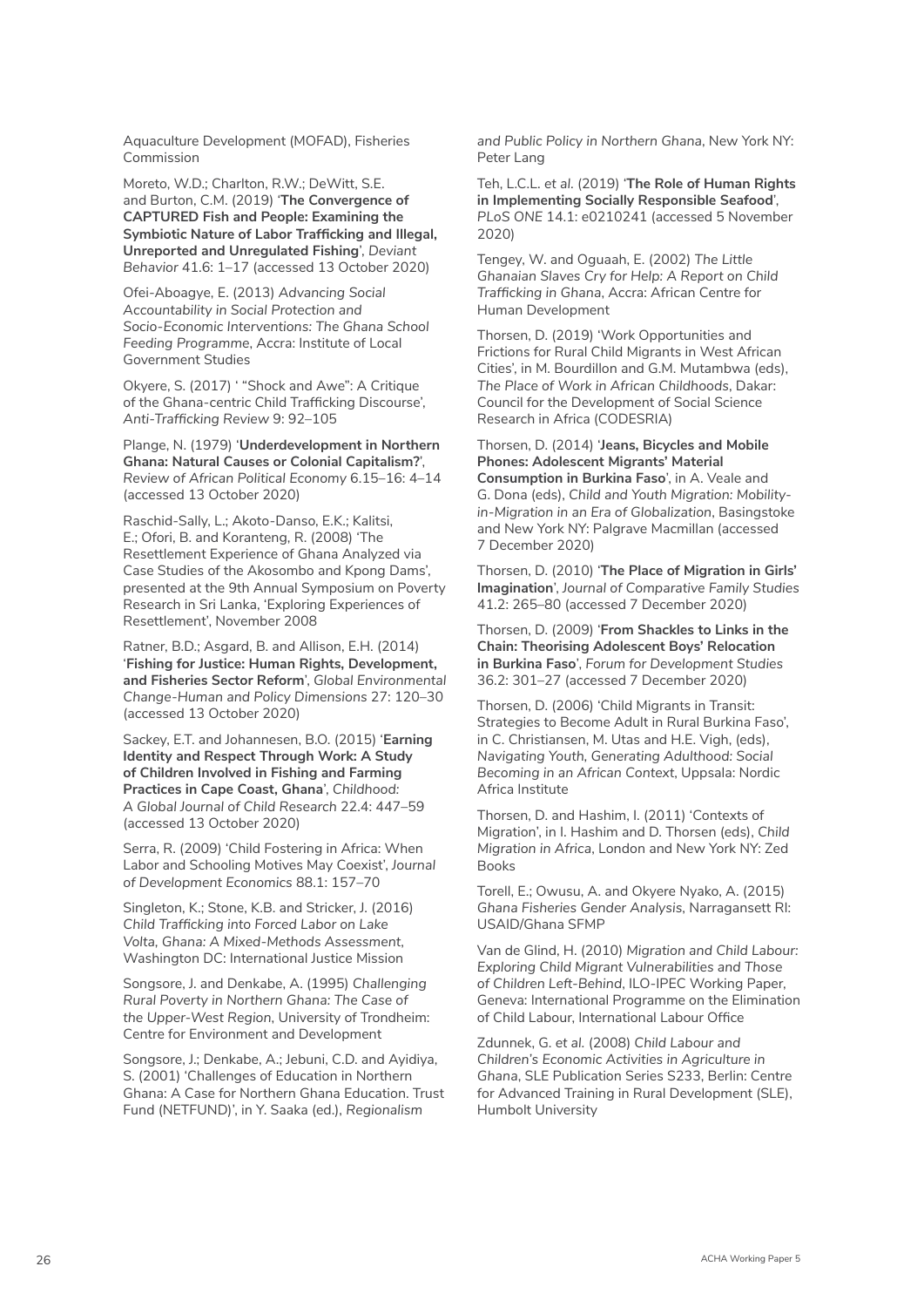**This page is intentionally left blank**